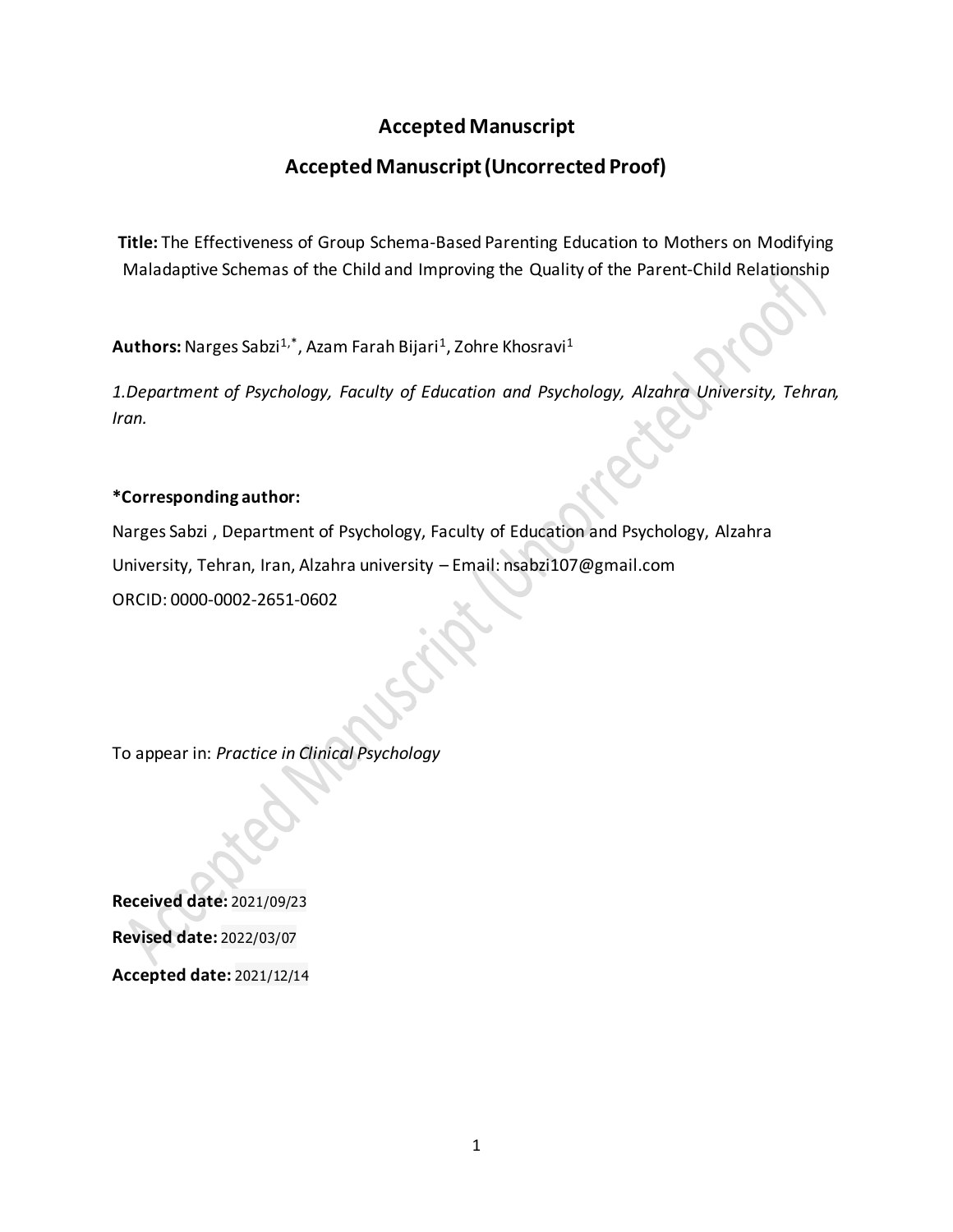This is a "Just Accepted" manuscript, which has been examined by the peer-review process and has been accepted for publication. A "Just Accepted" manuscript is published online shortly after its acceptance, which is prior to technical editing and formatting and author proofing. *Iranian Journal of Toxicology* provides "Just Accepted" as an optional and free service which allows authors to make their results available to the research community as soon as possible after acceptance. After a manuscript has been technically edited and formatted, it will be removed from the "Just Accepted" Web site and published as a published article. Please note that technical editing may introduce minor changes to the manuscript text and/or graphics which may affect the content, and all legal disclaimers that apply to the journal pertain.

### **Please cite this article as:**

Khoshnoud, M. J, Keshavarzi, M., & Mokhtari, N. (In Press). Title. *Practice in Clinical Psychology.*  Just Accepted publication March. 07, 2022. Doi: http://dx.doi.org/ 10.32598/jpcp.10.1.798.1

DOI: http://dx.doi.org/ 10.32598/jpcp.10.1.798.1

Accepted Marissip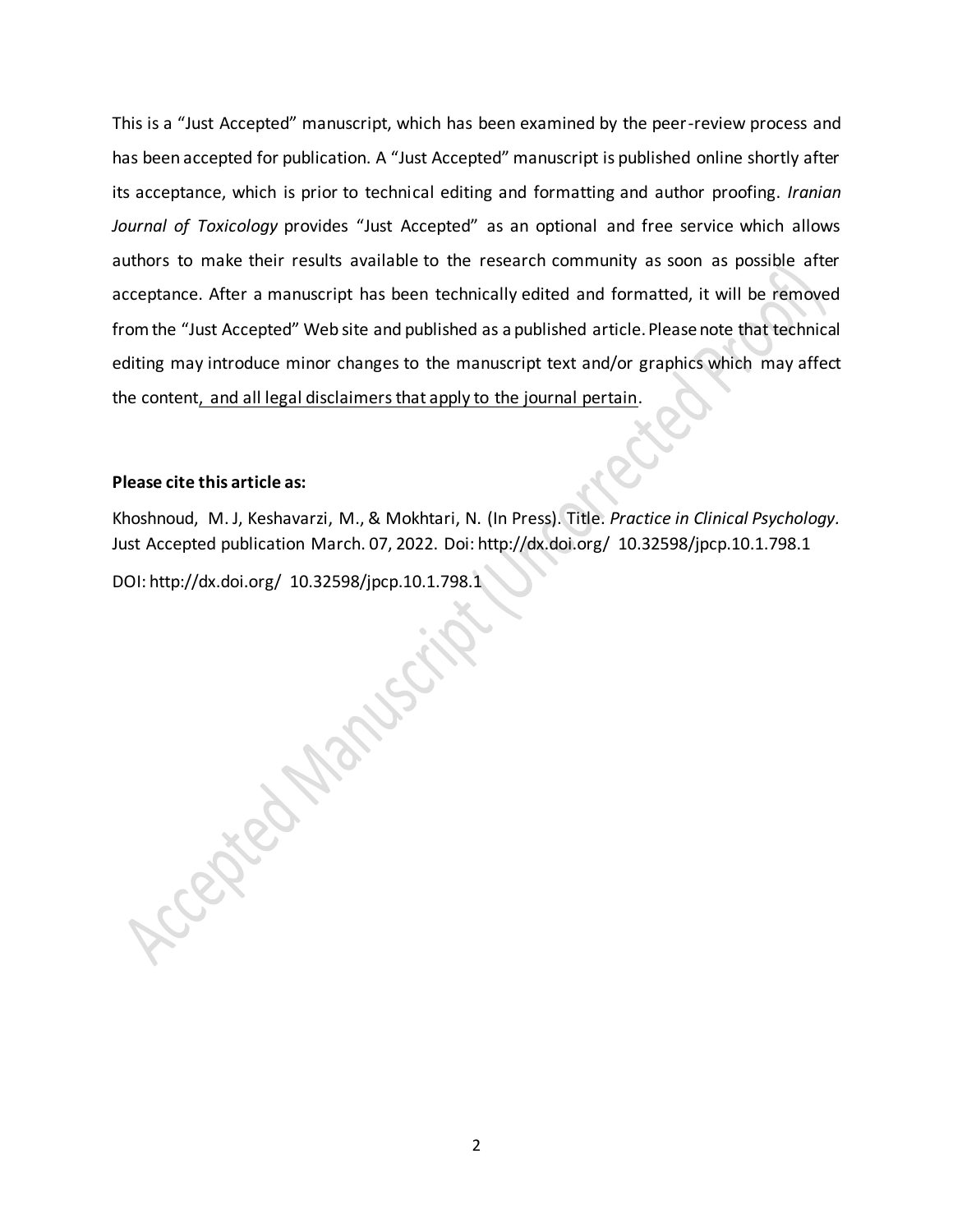### **ABSTRACT**

**Objectives:** This study examined the effectiveness of group schema-based parenting education on modifying the child's early maladaptive schemas and improving the quality of the parent-child relationship.

**Methods:** The design of this research is quasi-experimental pretest-posttest with control group. The statistical population of this study includes all mothers and their daughters aged 8 to 10, in District 2 of Tehran, in 1399-1400. Among 65 mothers who announced their readiness to participate in the course by available sampling, 40 of them were selected according to the inclusion criteria and were randomly assigned to two groups of 20 people in experimental and control group. In this study, Schema Inventory for Children (by Rijkeboer & De Boo) and also the Parent-Child Relationship Scale (by Pinata) were used. The data of this study were analyzed by Multivariate Analysis of Covariance (MANCOVA).

**Results:** Data analysis showed that parenting education had a significant effect on schemas of Vulnerability, Mistrust/ Abuse, Failure, Submission, Unrelenting standards/ Hyper criticalness, Self-sacrifice and Entitlement/ Grandiosity, but on the schemas of Loneliness, Defectiveness/ Shame, Enmeshment/ Undeveloped Self and Insufficient self-control/ Self-discipline had no significant effect. Data analysis also showed that parenting education has a significant effect on the subscales of closeness, dependence and total positive relationship, but has no significant effect on conflict.

**Conclusion:** The present study shows that group schema-based parenting education to mothers is effective on modifying some of the early maladaptive schemas of children and improving the quality of the parent-child relationship.

**Keywords**: Schema-based parenting education, Early maladaptive schemas, Parent-child relationship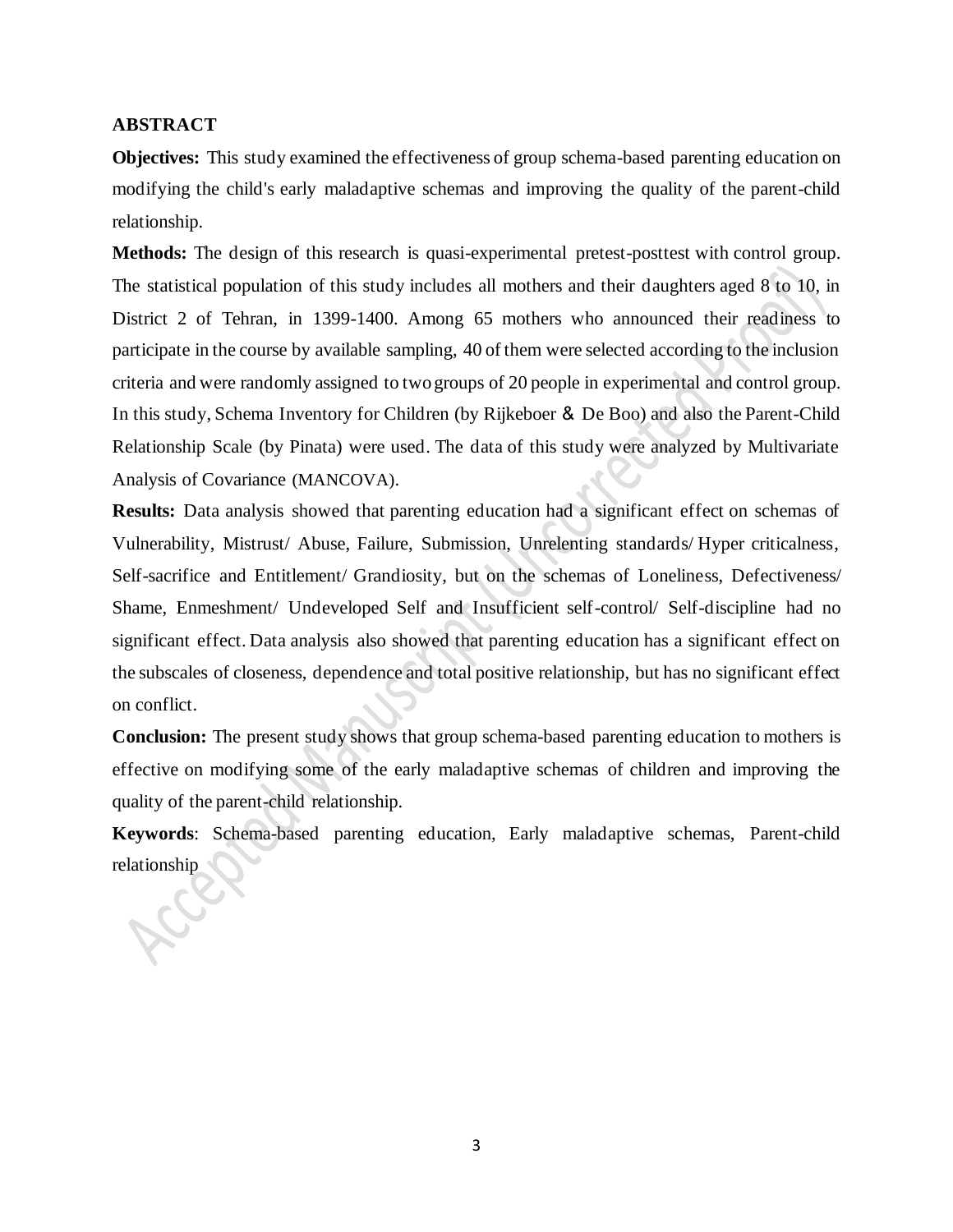### **Introduction**

Family is the first and strongest base for the connection between the child and the world around, and plays the main role in the development of the child's personality with its parenting style (Nili Ahmadabadi, Bagheri and Salimi, 2019). Parenting style refers to parents' attitudes toward children, and their behavioral patterns to shape children's behavior (Davids, Roman & Schenck, 2018). Adequate parenting has an important role in preventing children's mental health problems and psychological disorders (Hutchings, Owen and Williams, 2018). Numerous studies have been conducted on the role of the family as a predisposing factor for individual vulnerability and have confirmed the role of parent-child relationships and parenting styles as the main family factors affecting a person's mental health (Dalaei, Ashouri & Habibi, 2015). The importance of this issue has led researchers to study parenting styles and provide different methods in this field (Amirsardari and Esmaali Kouraneh, 2014). Various researchers have worked in the field of parenting and have dealt with it from various aspects, such as Baumrind (1976), Shaffer (1993), Adler, Erikson, Glasser (2008), Kabat-Zinn (1997), Sanders (2003).

 Another researcher who has addressed this issue is Young, who examined parenting styles in schema therapy and proposed nine styles: 1) Emotionally depriving style 2) Overprotective style 3) Belittling style 4) Perfectionist style 5) Pessimistic /fearful style 6) Controlling style 7) Emotionally inhibited style 8) Punitive style 9) Conditional/narcissistic (Sheffield et al., 2005). He believes that parenting style is one of the most important issues, which can affect the formation of early maladaptive schemas of children (Darling and Steinberg, 2017). Inspired by Bowlby's attachment theory (1977), Young emphasizes that everyone is born with five basic emotional needs. If these needs are not sufficiently met by caregivers in early years, it can result in formation of early maladaptive schemas (Bach, Lockwood, & Young, 2018). Early maladaptive schemas are pervasive and stable themes, which are formed in childhood or adolescence and continue throughout life and operate at the deepest level of cognition (Young, Klasko, & Weishaar, 2003).

 Another important variable that can have a significant effect on the formation of early maladaptive schemas is the parent-child relationship (Moradi & Faghihi, 2017). The parent-child relationship is a set of behaviors, emotions, and expectations that flow between parent and child in specific and unique ways, based on parent-child characteristics and circumstances (Mofrad, 2011). Parent-child relationship patterns are one of the influential factors, which can be corrected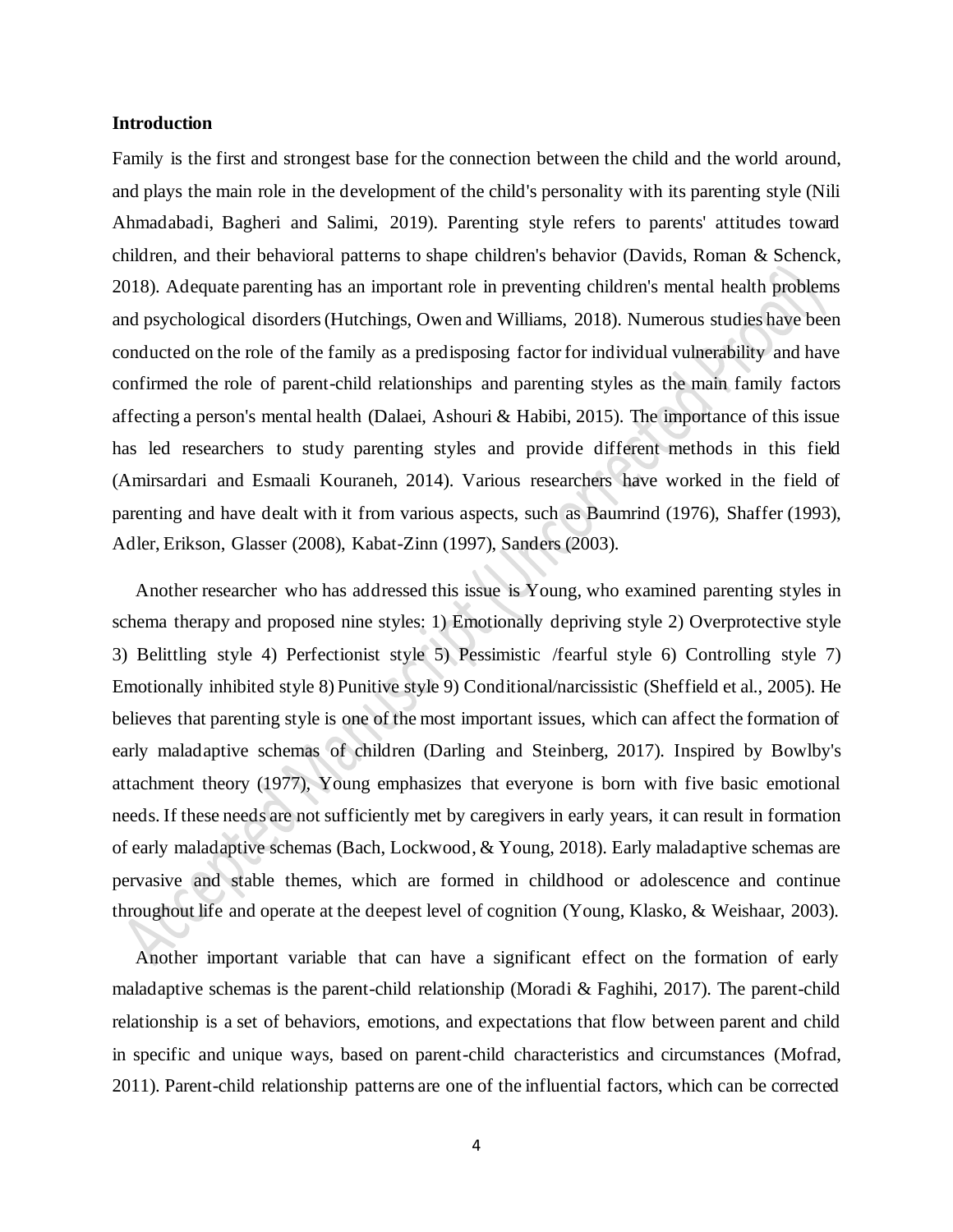to prevent the formation of early maladaptive schemas in the child (Khorasani, Ranjbari, Poursharifi, Bagheri & Pouyamanesh, 2019). Because the quality of the parent-child relationship is considered as a key factor in the growth and mental health of the child (Nauman, 2019) and this relationship is the first and most stable social relationship in life and is considered as one of the main factors in shaping a sense of worth, prosperity and well-being in an individual (Khodam Hosseini, 2017).

 The role of parents in children's mental health is obvious, but nowadays, despite the profound cultural developments and lifestyle changes, many parents still do not have the necessary skills to treat the child properly (Daneshmand Khorasgani and Yousefi, 2017). Therefore, due to the fact that children are the assets of human society, it seems necessary for parents to be educated to apply effective parenting styles and establish healthy relationships with children, which prevents the formation of maladaptive schemas and promotes mental health of children, in which it is especially important to pay attention to the education of mothers who spend the most time with the child and are a kind of main caregiver of the child.

 Numerous studies have been conducted on the effectiveness of parenting education with different approaches on improving the parent-child relationship, among which the research of Baladi, Johnson and Law (2018), Li, Chan, Mak & Lam (2013), Taheri, Arjmandnia and Afrooz (2018) and Shiralinia, Izadi and Aslani (2019) can be mentioned, but in reviewing background, as far as it has been examined, few studies have been done on schema-based parenting. Considering that schema-based parenting is one of the new approaches, two studies have been found in Iran, which focus on the effectiveness of educating mothers to meet the basic needs of children based on Young's Schema Theory. These studies, conducted by Yaryari, Ayoubi and Ghaem Montazeri (2018) and Khodama Hosseini (2017), have examined the effectiveness of parents' education on their parenting styles and the parent-child relationship. No studywas found to assess the modifying of the child's maladaptive schemas. As reviewed, the first study was presented in a conference and used a short seven-session training package, and in the second study, only three sessions explained the schemas, needs and behaviors that provide them. Therefore this study was conducted to educate mothers with a more complete educational package in twelve sessions. Also, in several studies that have used the child schema questionnaire, the aim is to investigate the relationship between child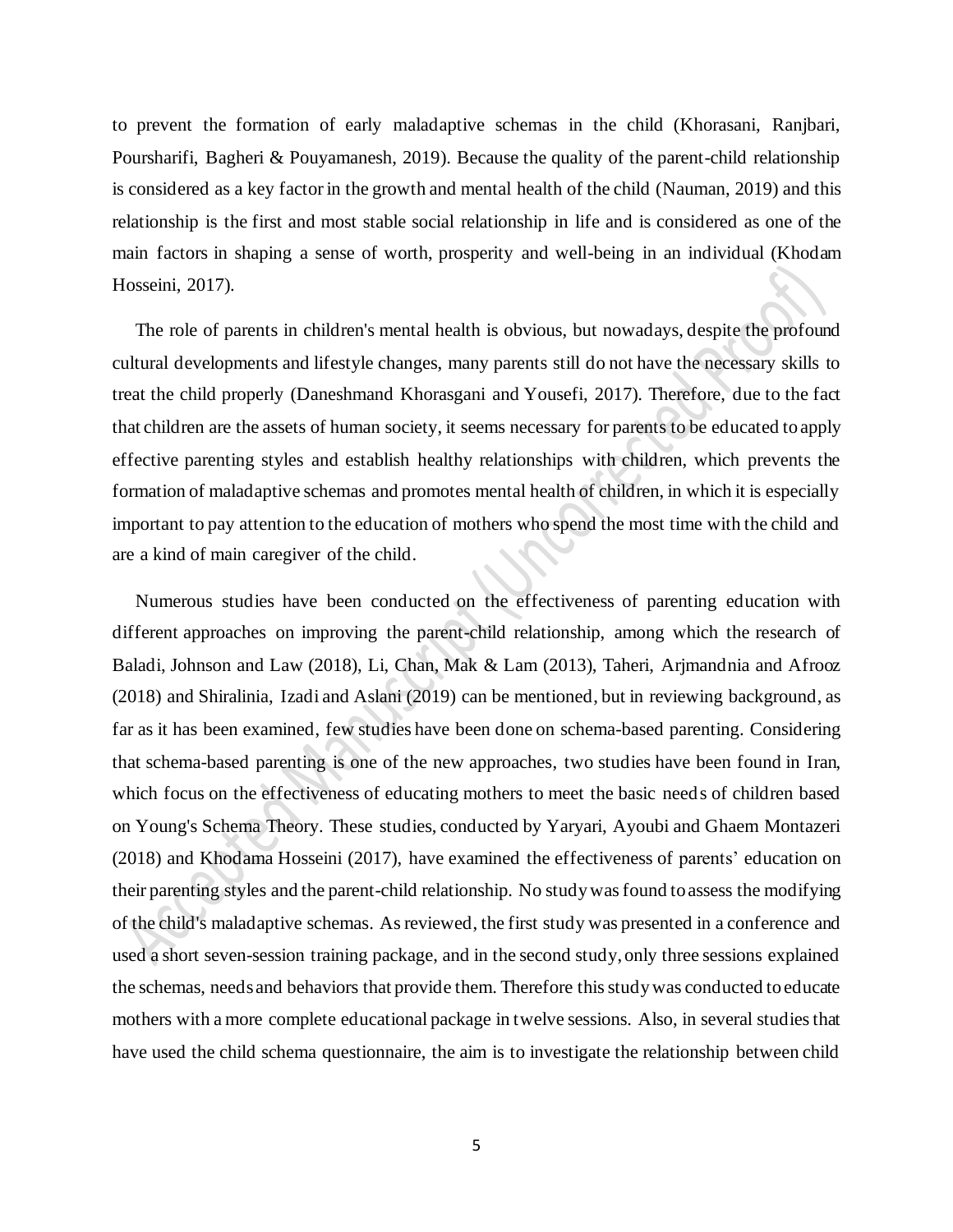schemas and childhood psychological disorders, and no research has evaluated child schemas after educating parents.

 Therefore, considering the existing research gap and the importance of schemas that are the basis of a person's psychological abilities in later periods (Inanloo Ganji , Monirpoor & Zargham Hajebi, 2018), and the specific psychological content of each of them, increases the individual's vulnerability to certain types of mental disorders (Saritas-Atalar & Altan-Atalay, 2018), as well as the efficiency of schema-based parenting, which emphasizes on meeting the needs of children to prevent the formation and stabilization of maladaptive schemas, this study as one of the pioneering studies in this field, was conducted to determine the effectiveness of schema-based parenting education on modifying the early maladaptive schemas of the children and improving the quality of the parent-child relationship. In this study, among the different perspectives on the child, Schema Therapy has been selected, which with the interactive approach in child rearing, focuses on the interaction of different factors. This integrated approach by combining the models of Psychodynamics, Gestalt, Attachment, Cognitive and Behavior Therapy has created a special model in parent-child interaction and in this complex interaction considers the basic needs and mood of the child and parent (Khodam Hosseini, 2017). Schema-based parenting educates parents to recognize the basic needs of the child, the behaviors that meet those needs, and the behaviors that cause the needs to not be met, and result in the formation of early maladaptive schemas in the child. This training is done objectively and operationally, in such a way that parents may have heard many times that humiliation and blame hurt the child and parents should avoid such behaviors, but when they are aware in this kind of training, which schemas do humiliation and blame create, and how exactly these schemas manifest themselves in every situation of their child's life, and exactly what harm do they do, by gaining this knowledge, they become more motivated to control their behavior and to manage their relationship with children.

 Therefore, in view of the above and the limited resources of the research, the present study evaluates the answer to this question, whether group schema-based parenting education is effective on modifying maladaptive schemas of the child and improving the quality of the parent-child relationship?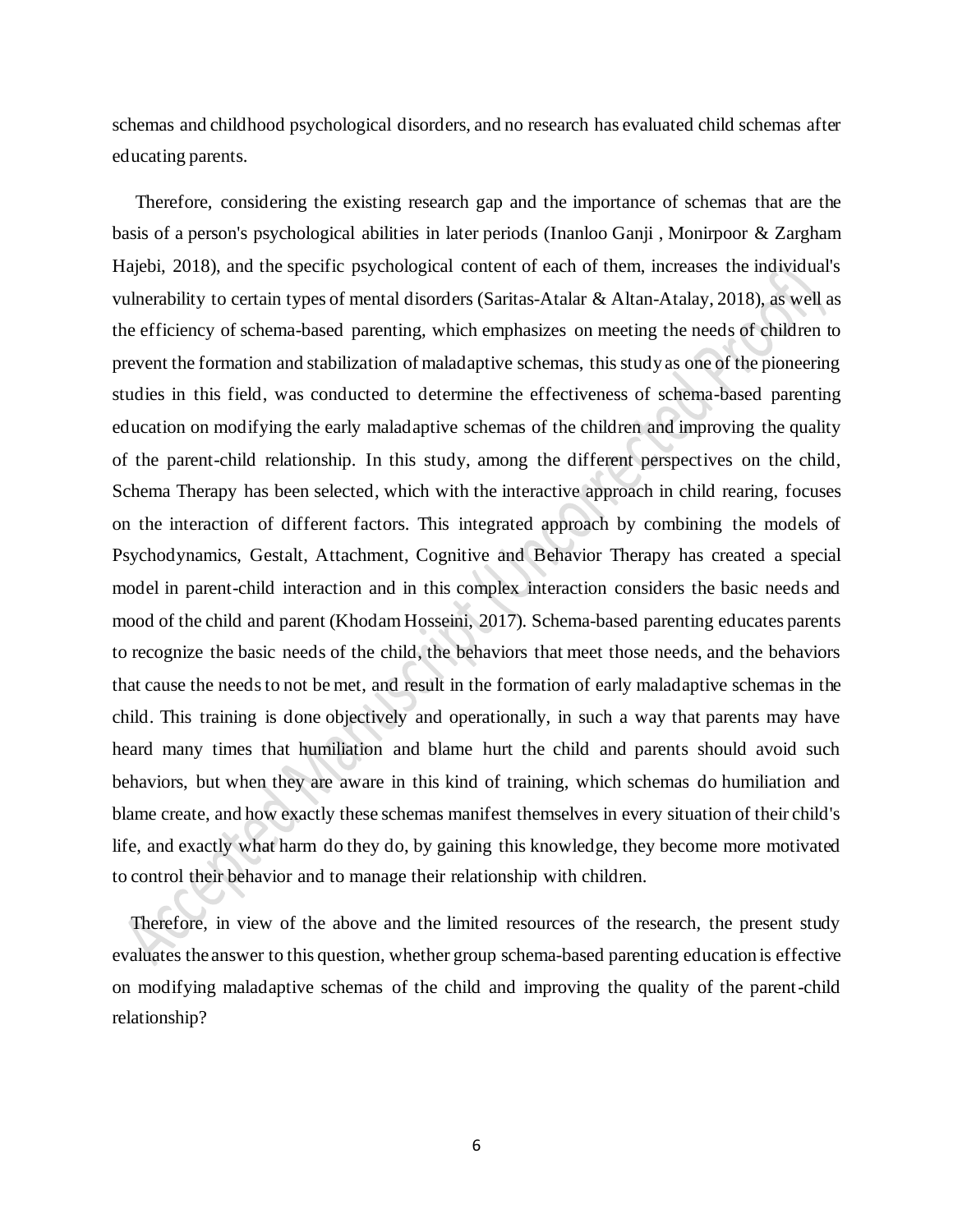The hypotheses of this study are: 1- Schema-based parenting group education to mothers modifies maladaptive schemas of the child. 2- Schema-based group parenting education to mothers improves the parent-child relationship.

### **Method**

The method of the present study is quasi-experimental study in terms of research design, and applied study in terms of purpose, in which a pretest-posttest research design with a control group has been used. The participants of this study includes all mothers and daughters of 8 to 10 years old in District 2 of Tehran, who are students in 1399-1400. In quasi-experimental designs, the minimum sample size is 30 people (Cozby, Bates, Krageloh, Lacherez & Van Rooy, 1977). Due to the drop in subjects, 30% of the sample size was added to the number of original samples and a total of 40 mothers were selected as a sample; Due to the Corona-virus epidemic conditions and the problem of inaccessibility to the sample, the sampling method was available sampling. In such a way that after informing the workshop on the Instagram page of two school counselors in Region 2 of Tehran, 65 mothers called and announced their readiness to participate in the training course. Then, the parent-child questionnaire was completed by the mothers and the schema questionnaire by the children as pre-test. Finally from this number, 40 mothers whose daughters had early maladaptive schema and had completed the informed consent form to participate in the study were selected. Considering the educational levels, they were randomly divided into two experimental and control groups of 20 people. The criteria for parents to enter the study were: literacy, completing the consent form to participate in the study and also having a daughters 8 to 10 years old, who have the early maladaptive schema according to the children's schema questionnaire. Exclusion criteria were: participation in another training or treatment course at the same time and having a child psychiatric record. Parenting education was performed on the experimental group virtually using WhatsApp messenger (due to the corona virus pandemic), and after post-test, data collection and statistical analysis of the results were performed.

### **Research Tools**

#### **Schema Inventory for Children**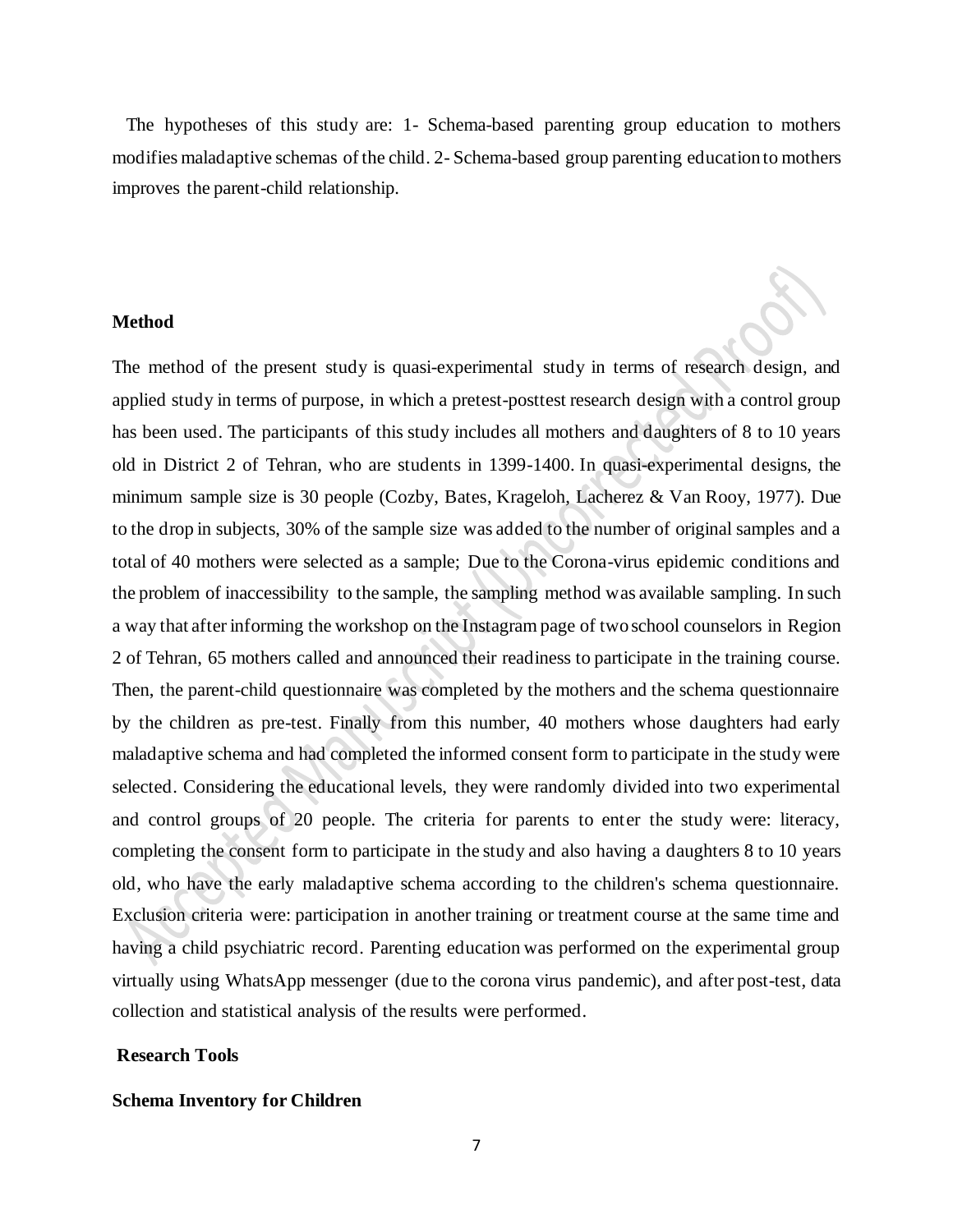This inventory of 40 items was developed by Rijkeboer and de Boo (2010) to measure children's early maladaptive schemas. It includes issues related to life experiences of children aged 8 to 13 years, which is the result of factor analysis of the 75-question Young Schema Inventory. 8 of the 15 schemas of the Young Inventory were also identified in children. The combination of other schemas led to the design of three new schemas called Loneliness, Vulnerability, and submission (Rijkboar and Debo, 2010). In this inventory, 11 subscales have been considered to examine 11 schemas in children (Montazeri, Farsani, Mehrabi, Shakiba, 2012). This inventory is measured on a Likert scale with a scale of 1 (completely incorrect) to 4 (completely correct). In Rijkeboer and de Boo research, the reliability of retest for schema scales was reported to be 0.67 to 0.79 (Rijkeboer and de Boo, 2010). This inventory was translated into Persian in Ghasemi's study (2011). In this study, the total validity of this inventory was reported as 0.78 through Cronbach's alpha and 0.67 through halving, and 0.81 through the retest method (Arefnia, Sarandi, Yousefi, 2012).

### **Child-parent relationship scale**

This scale, developed by Pianta (1994), contains 33 items and assesses parents' views on their relationship with their child. This scale, which has been used to measure the parent-child relationship at all ages, includes the subscales of closeness (10 items), dependence (6 items), conflict (17 items) and total positive score (sum of all areas) (Tajrishi, Ashuri, Afrooz, Arjmandnia and Ghobari Bonab, 2014). It is measured by five-point Likert scale from 1 (definitely true) to 5 (definitely not true). Driscoll and Pianta (2011) reported Cronbach's alpha of this scale in the areas of conflict, closeness, dependence and total positive score equal to 0.75, 0.74, 0.69 and 0.80, respectively (Aslani, Varasteh And Amanollahi, 2016). In Iran, the content validity of this scale have been reported optimal by Abarshi, Tahmasian, Mazaheri and Panaghi (2010), and the reliability of these areas have been reported 0.60, 0.70, 0.84 and 0.86, respectively (Mofrad, 2011). In this study, Cronbach's alpha is 0.71 in the field of closeness, 0.69 in the field of dependence, 0.73 in the field of conflict and 0.75 in the field of total positive score.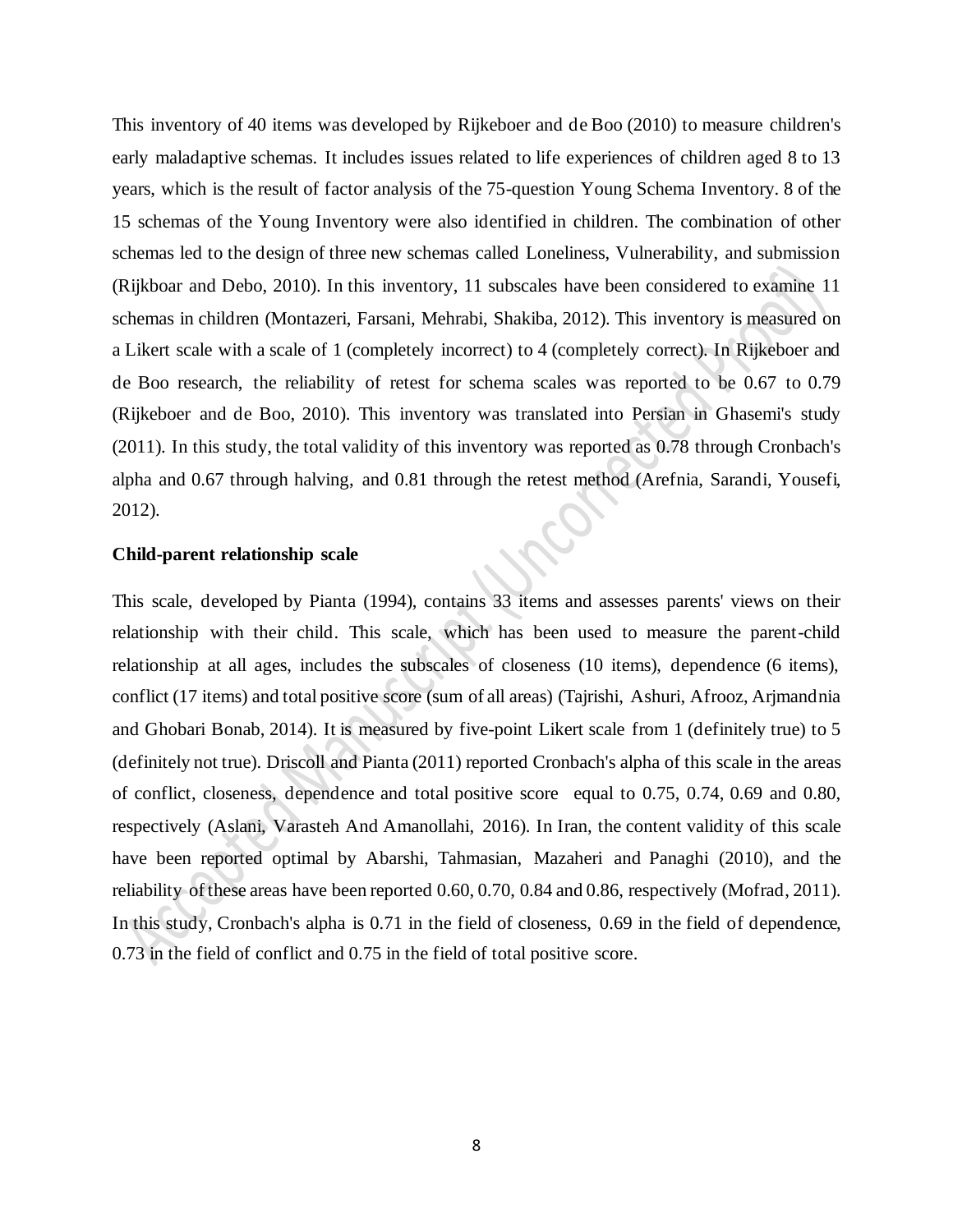## **Schema-based parenting program**

This 12-session training program was designed by the researcher using the resources of Young et al. (2003) and Louis & Louis. (2015). Its face validity was evaluated by three university professors.

| Sessions                       | Goal                                                               | <b>Session Description</b>                                                                                                                                                                                                                                                     | <b>Tasks</b>                                                                                                                                                                    |  |
|--------------------------------|--------------------------------------------------------------------|--------------------------------------------------------------------------------------------------------------------------------------------------------------------------------------------------------------------------------------------------------------------------------|---------------------------------------------------------------------------------------------------------------------------------------------------------------------------------|--|
| $\mathbf{1}$<br>$\overline{2}$ | Introduction<br>and<br>acquaintance<br>Introducing                 | Familiarity with group members,<br>setting rules, explaining the need for<br>parenting education, introducing the<br>program, brief explanation of the<br>Schema Theory and coping styles<br>Explaining Young parenting styles                                                 | Writing down three of their<br>child's best and worst<br>behaviors and identifying<br>their own and their child's<br>coping styles<br>Focus on their parenting                  |  |
|                                | parenting styles                                                   | by giving examples and explaining<br>the five basic needs of the child and<br>the five areas of schema                                                                                                                                                                         | style and determine it                                                                                                                                                          |  |
| 3                              | Familiarity with<br>maladaptive<br>schemas                         | Explaining the schemas of the two<br>domains of Disconnection and<br>Rejection and Impaired autonomy<br>and performance                                                                                                                                                        | Paying attention to their<br>own and their child's<br>maladaptive behavioral<br>patterns and finding its<br>connection with<br>maladaptive schemas                              |  |
| 4                              | Familiarity with<br>maladaptive<br>schemas                         | Explaining the schemas of the three<br>domains of Other directedness,<br>Impaired limits and Over vigilance/<br>inhibition                                                                                                                                                     | Paying attention to their<br>own and their child's<br>maladaptive behavioral<br>patterns and finding its<br>connection with<br>maladaptive schemas                              |  |
| 5                              | Familiarity with<br>behaviors<br>providing<br>Secure<br>Attachment | Explaining the behaviors that<br>provide the need for secure<br>attachment (creating a basic safe<br>zone and caring from physical,<br>emotional and sexual abuse, stability<br>and predictability, physical contact,<br>spending quality time, managing<br>parental conflict) | Paying attention to the<br>child's maladaptive<br>behaviors that are due to<br>the dissatisfaction of this<br>need and satisfying the<br>need and recording child's<br>reaction |  |
| 6                              | Familiarity with<br>behaviors<br>providing<br>Secure<br>Attachment | Explaining the behaviors meet the<br>need for secure attachment and<br>educating sexually self-care                                                                                                                                                                            | Start self-care education<br>for the child                                                                                                                                      |  |
| 7                              | Familiarity with<br>the behaviors<br>that provide the              | Explaining the behaviors that<br>provide the need for autonomy<br>(identifying methods of control,                                                                                                                                                                             | Paying attention to the<br>behaviors that have<br>prevented the satisfaction                                                                                                    |  |

|  |  | Table 1. Training sessions 1-1 + 4 |  |  |  |
|--|--|------------------------------------|--|--|--|
|--|--|------------------------------------|--|--|--|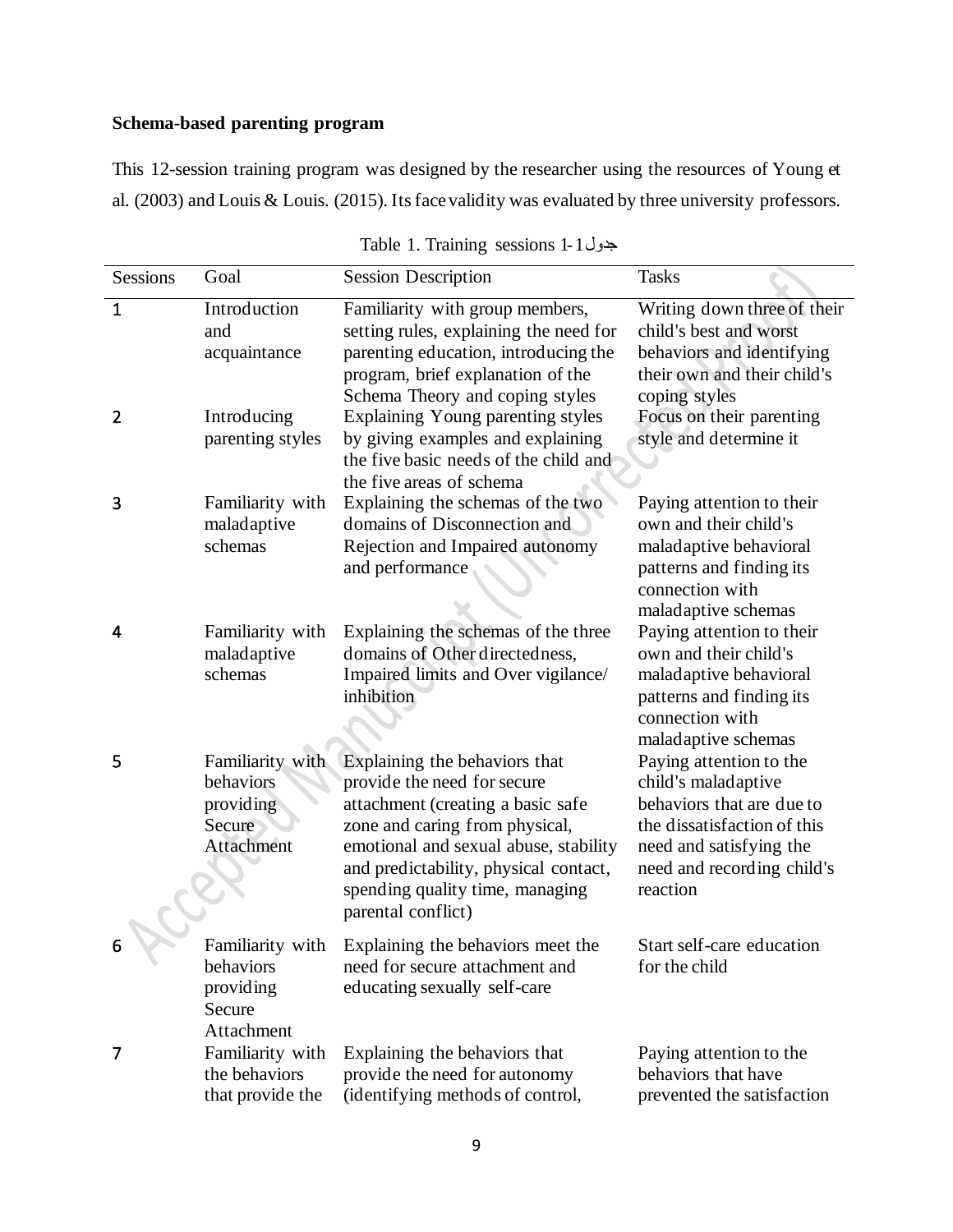|    | need of<br>Autonomy                                                                        | giving the child the right to choose<br>according to age, creating<br>independence in personal affairs and<br>homework, assigning responsibility<br>to the child in home affairs, prevent<br>early independence)                                                                                                                                                                                                       | of this need, and using<br>these behaviors and give<br>more choice and freedom,<br>and recording their child's<br>reaction                                                            |
|----|--------------------------------------------------------------------------------------------|------------------------------------------------------------------------------------------------------------------------------------------------------------------------------------------------------------------------------------------------------------------------------------------------------------------------------------------------------------------------------------------------------------------------|---------------------------------------------------------------------------------------------------------------------------------------------------------------------------------------|
| 8  | Familiarity with<br>the behaviors<br>that provide the<br>need of<br><b>Impaired limits</b> | Explaining the behaviors that<br>provide the need of Impaired limits<br>(setting rules or behavioral limits,<br>writing rules in a family meeting<br>with the child, following up on the<br>rules, dealing with disobeying the<br>rules by identifying the underlying<br>purpose of the disobedience, solving<br>the problem with the child,<br>scoreboard, using timer, Natural and<br>Logical consequences, Timeout) | Assessing the strength of<br>their boundaries and<br>writing and enforcing a law<br>with their child using these<br>behavioral techniques                                             |
| 9  | Familiarity with<br>behaviors<br>providing the<br>need of<br>self-expression               | Explaining the behaviors provide the<br>need of Freedom to express<br>(recognizing the methods of<br>emotional interaction with the child,<br>teaching emotions and expressing<br>emotions correctly with words,<br>drawing and writing it, empathy<br>with the child in emotional<br>situations, teaching to say no)                                                                                                  | Practicing and playing the<br>role of empathy with their<br>husband towards the child<br>and analyzing the feelings<br>of themselves and their<br>child in a challenging<br>situation |
| 10 | Familiarity with<br>behaviors<br>providing the<br>need of fun and<br>Spontaneity           | Explaining the behaviors provide the<br>need of fun (playing with the child<br>without the purpose of education,<br>balancing work and fun, not filling<br>the child's life with different<br>educations, having realistic<br>expectations according to the child's<br>ability, praising the effort, not the<br>result)                                                                                                | Estimating when they<br>communicate and have fun<br>with a child without work,<br>and setting a fixed time to<br>have fun with the child                                              |
| 11 | Familiarity with<br>different moods<br>of the child                                        | Explaining the types of mood of the<br>child, the dimensions of the mood<br>and its role in shaping the child's<br>behavior and the formation of<br>schemas, explaining ways to cope<br>with the difficult mood of the child<br>and teaching self-relaxation to child                                                                                                                                                  | Identify the child's mood<br>and teach self-relaxation to<br>the child                                                                                                                |
| 12 | Review,<br>summarize, and                                                                  | Review and summarize the<br>educational program and answer                                                                                                                                                                                                                                                                                                                                                             | Asking to have a plan for<br>using the training program                                                                                                                               |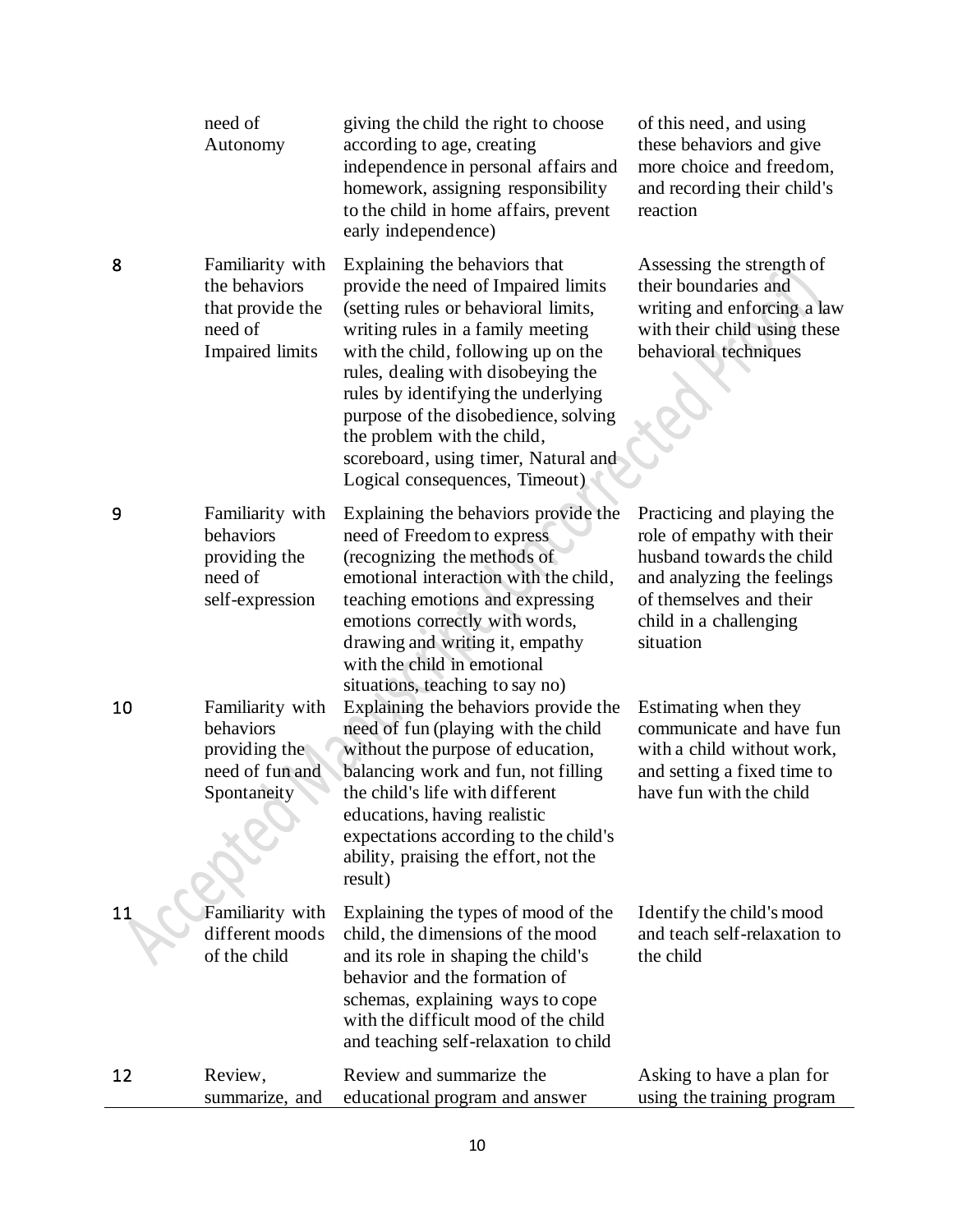| answer the<br>questions | mothers' questions and running the<br>post-test | and prepare a table of<br>parenting mistakes and<br>replace them with the right<br>methods |
|-------------------------|-------------------------------------------------|--------------------------------------------------------------------------------------------|
|                         |                                                 |                                                                                            |

### **Results**

The descriptive results of the data collected showed that most of the sample had a Bachelor's Degree. 70.58% in the experimental group and 76.47% in the control group had a Bachelor's Degree. Also, the average age of participants in the study was about 34 to 36 years old. The minimum age was 29 and the maximum age was 47 years old. Table 2 presents the Mean and Standard deviation of pre-test and post-test scores of maladaptive schemas and parent-child relationship in experimental and control groups**.**

| Table 2. Mean and standard deviation of maladaptive schemas and parent-child relationship by group and |  |
|--------------------------------------------------------------------------------------------------------|--|
| test                                                                                                   |  |

|             |                         |              | Experimental          |       | Control               |       |
|-------------|-------------------------|--------------|-----------------------|-------|-----------------------|-------|
|             | Components              | <b>Tests</b> | Standard<br>deviation | Mean  | Standard<br>deviation | Mean  |
|             | loneliness              | pre-test     | 2.31                  | 9.58  | 2.58                  | 9.94  |
|             |                         | post-test    | 1.90                  | 8.00  | 2.42                  | 9.41  |
|             | Vulnerability           | pre-test     | 2.46                  | 12.94 | 1.73                  | 13.41 |
|             |                         | post-test    | 1.82                  | 8.23  | 1.81                  | 13.94 |
|             | Mistrust/<br>abuse      | pre-test     | 2.23                  | 6.00  | 2.09                  | 5.82  |
|             |                         | post-test    | 0.78                  | 3.35  | 1.19                  | 6.05  |
|             | Defectivenes<br>s/shame | pre-test     | 1.16                  | 4.88  | 1.70                  | 4.82  |
|             |                         | post-test    | 1.29                  | 3.94  | 1.43                  | 5.05  |
|             | Failure                 | pre-test     | 1.45                  | 6.35  | 1.86                  | 6.29  |
|             |                         | post-test    | 1.11                  | 4.11  | 1.61                  | 6.31  |
| maladaptive | submission              | pre-test     | 2.33                  | 12.70 | 2.00                  | 13.17 |
| schemas     |                         | post-test    | 1.39                  | 6.23  | 2.03                  | 13.00 |
|             | Unrelenting             | pre-test     | 1.80                  | 8.52  | 1.81                  | 7.82  |
|             | standards               | post-test    | 1.41                  | 4.47  | 1.68                  | 7.29  |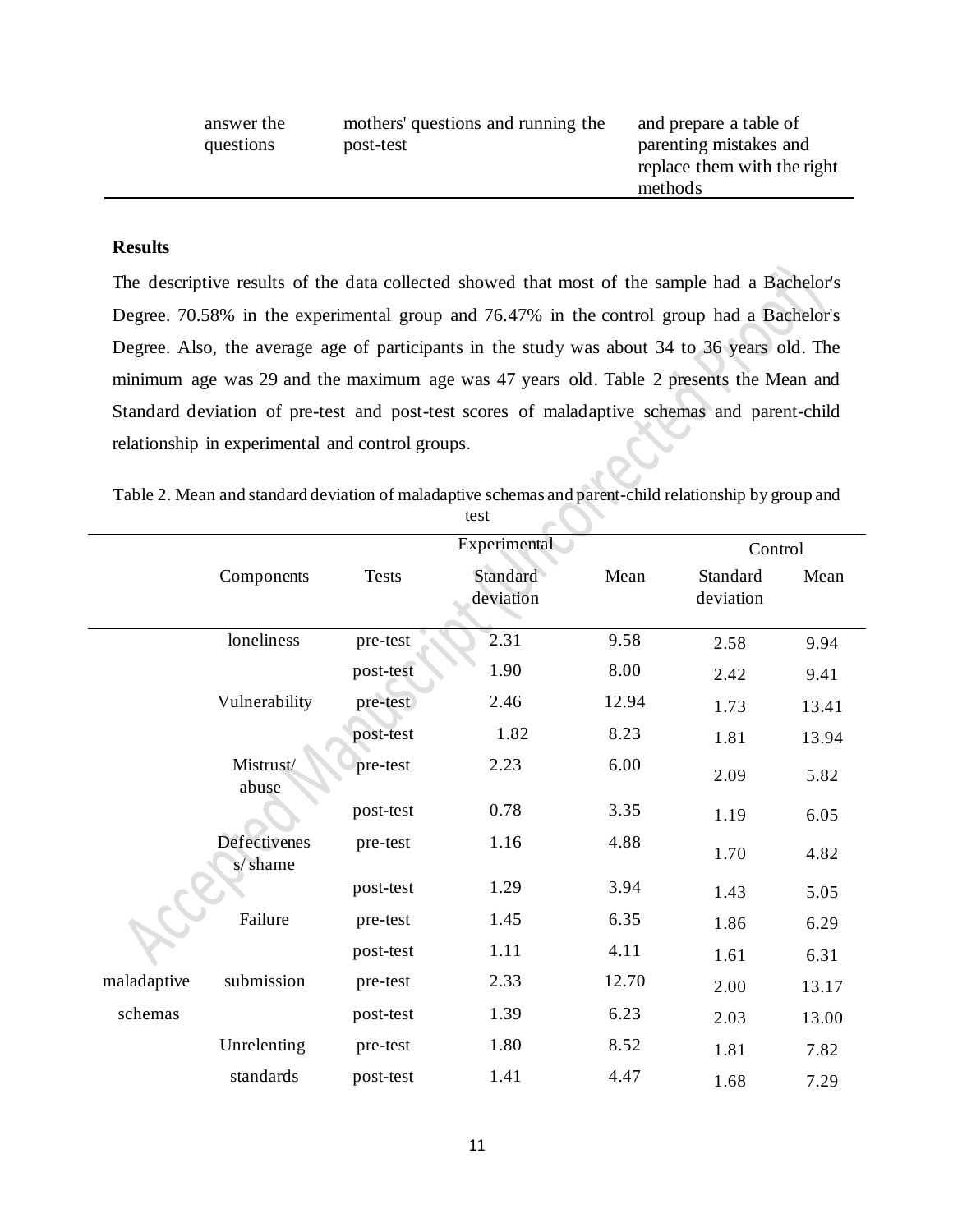|              | Self-sacrifice      | pre-test  | 2.06  | 8.41   | 2.11  | 8.64  |
|--------------|---------------------|-----------|-------|--------|-------|-------|
|              |                     | post-test | 1.75  | 5.29   | 2.20  | 8.11  |
|              | Enmeshment/         | pre-test  | 1.98  | 7.94   | 1.69  | 8.58  |
|              | undeveloped<br>self | post-test | 1.61  | 7.64   | 1.84  | 8.52  |
|              | Entitlement/        | pre-test  | 2.06  | 7.52   | 2.53  | 7.82  |
|              | grandiosity         | post-test | 1.70  | 8.82   | 2.19  | 7.76  |
|              | Insufficient        | pre-test  | 1.77  | 6.52   | 2.34  | 6.88  |
|              | self-control        | post-test | 1.62  | 5.41   | 2.26  | 6.64  |
|              | closeness           | pre-test  | 2.39  | 10.29  | 2.42  | 10.82 |
| parent-child |                     | post-test | 5.12  | 15.64  | 1.90  | 11.00 |
| relationship | dependence          | pre-test  | 3.49  | 18.64  | 3.40  | 17.64 |
|              |                     | post-test | 2.69  | 12.64  | 2.80  | 17.52 |
|              | conflict            | pre-test  | 6.84  | 52.76  | 5.21  | 53.88 |
|              |                     | post-test | 1.70  | 51.17  | 3.42  | 53.88 |
|              | Total score         | pre-test  | 15.12 | 82.35  | 13.95 | 85.29 |
|              |                     | post-test | 15.12 | 113.35 | 11.19 | 85.58 |

In order to investigate the assumptions required to perform Multivariate Analysis of Covariance (MANCOVA), the normality of the distribution was investigated using the Shapiro-Wilk test. The results of Shapiro-Wilk test showed that the values were not significant for the distribution of variables in all variables at the level of P  $0. \le 05$  (except for the value of Mistrust / Abuse in the pre-test of the experimental group and Insufficient self-control in the control group). Therefore, the distribution of variables is not significantly different from the normal distribution and the distribution of most variables in both tests is normal. Examination of other assumptions was examined separately in each hypothesis. In order to investigate the assumptions of Multivariate Analysis of Covariance, the homogeneity of variances was investigated using Levene Test and the F values showed that the difference in variance of the groups was not significant at the level of P 0≤.05. Therefore, the variance of the groups is not significantly different from each other, and the groups are homogeneous. The correlation of dependent variables was also investigated using Pearson Correlation Coefficient. The analysis of correlation coefficients of the maladaptive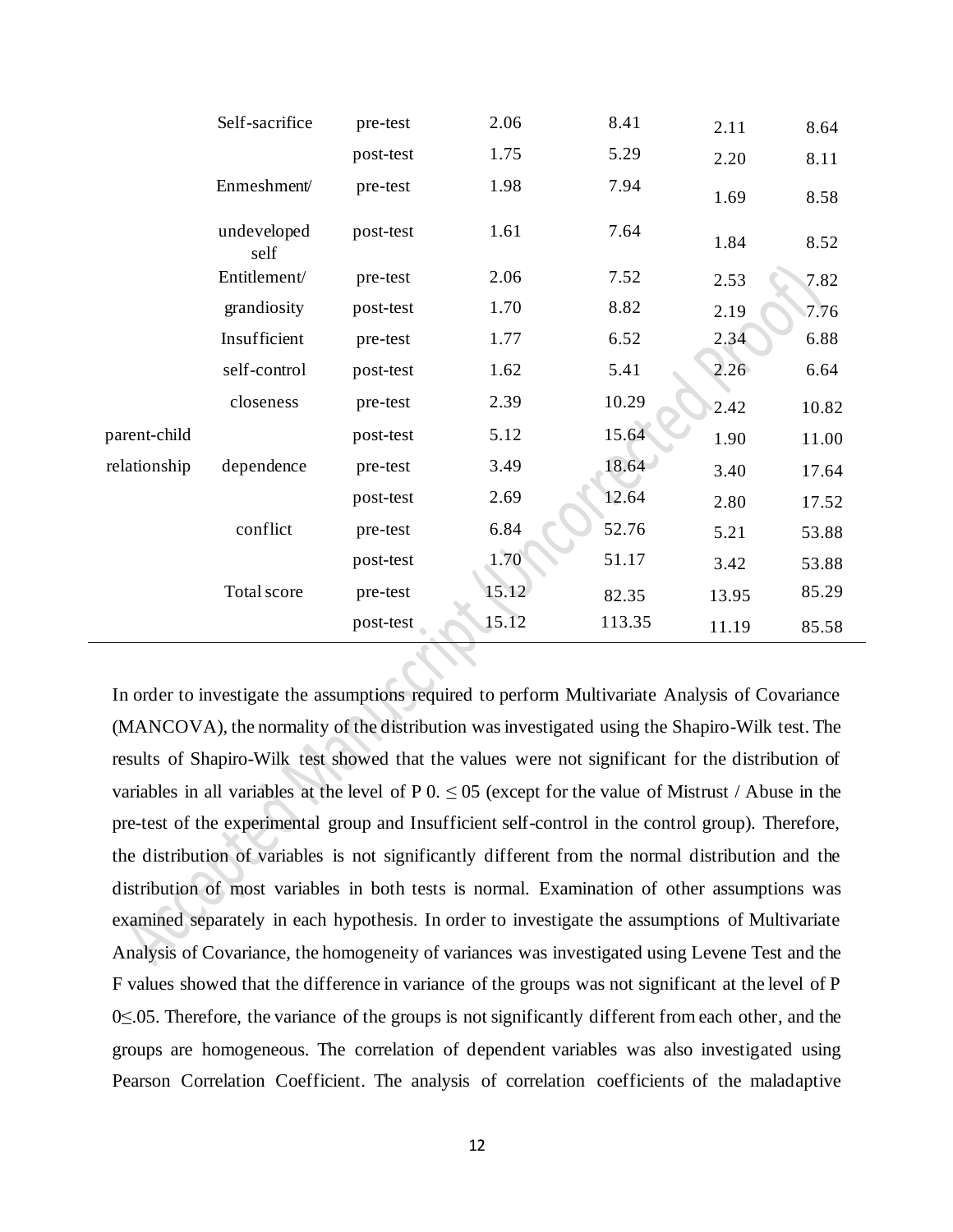schemas with each other showed that all coefficients, except for six cases, were significant at the level of P 0≤.05. Therefore, there is a significant relationship between maladaptive schemas in children. The analysis of the correlation coefficients of the parent-child relationship with each other showed that all the coefficients are significant at the level of P  $0 \le 01$ . Therefore, there is a significant relationship between the components of the parent-child relationship. The assumption of Homogeneity of Regression Slopes was also examined and the results showed that the interactive effect of the group and the test was not significant on the dependent variable and the Regression Slopes were homogeneous. Thus, the use of Multivariate Analysis of Covariance is allowed.

|              | Statistical<br>characteristic<br>Source of changes | Index<br>value | Degree<br>ΟĪ<br>freedom | F      | Significant |
|--------------|----------------------------------------------------|----------------|-------------------------|--------|-------------|
| maladaptive  | Pillai's trace                                     | 0.93           | 5                       | 73.02  | 0.00001     |
| schemas      | Wilkes Lambda                                      | 0.07           | 5                       | 73.02  | 0.00001     |
| parent-child | Pillai's trace                                     | 0.94           |                         | 371.65 | 0.0001      |
| relationship | Wilkes Lambda                                      | 0.06           |                         | 371.65 | 0.0001      |

Table 3. Interactive indicators of covariance test in the effectiveness of schema-based parenting on maladaptive schemas of children and parent-child relationship

Both Pillai's Trace and Wilkes Lambda indices are significant in both variables at the level of P  $0.501$ . Therefore, the dependent variables of the experimental and control groups are significantly different from each other.

Table 4. Univariate Analysis of Covariance in the effectiveness of schema-based parenting on maladaptive schemas of children and the parent-child relationship

|             |                          | Sum of<br>squares | Degree<br>of<br>freedom | Mean<br>squares | ${\bf F}$ | Significant | Effect<br>size |
|-------------|--------------------------|-------------------|-------------------------|-----------------|-----------|-------------|----------------|
|             | loneliness               | 13.23             | 1                       | 13.23           | 2.45      | 0.12        |                |
|             | Vulnerability            | 162.13            | $\mathbf{1}$            | 162.13          | 28.67     | 0.0001      | 0.30           |
|             | Mistrust/<br>abuse       | 27.19             | 1                       | 27.19           | 8.08      | 0.006       | 0.41           |
|             | Defectiveness            | 4.76              | 1                       | 4.76            | 2.31      | 0.13        |                |
| maladaptive | Failure                  | 19.05             | $\mathbf{1}$            | 19.05           | 7.20      | 0.009       | 0.10           |
| schemas     | Submission               | 222.48            | 1                       | 222.48          | 34.64     | 0.0001      | 0.34           |
|             | Unrelenting<br>standards | 191.05            | 1                       | 191.05          | 5.26      | 0.01        | 0.37           |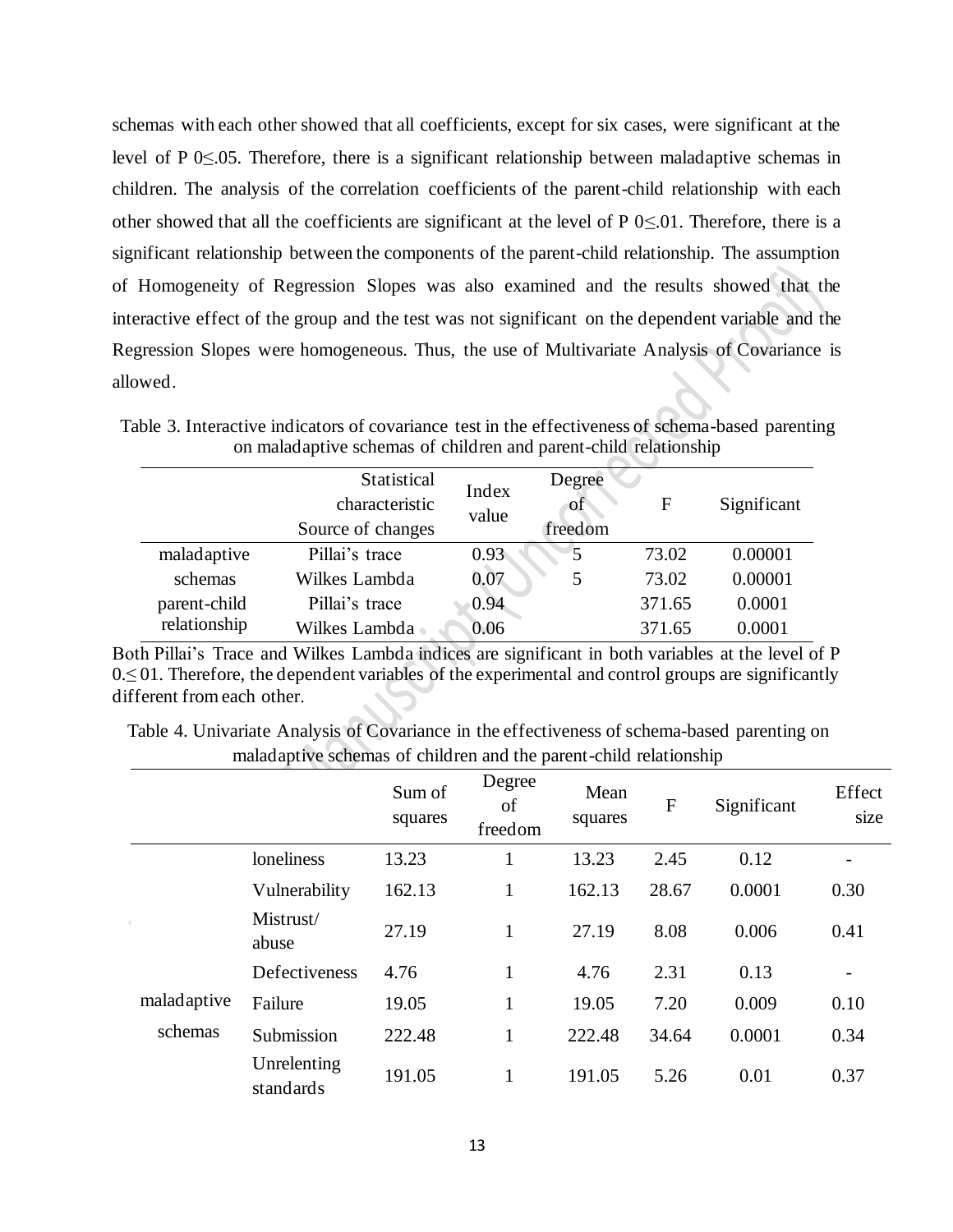|                              | Self-sacrifice                     | 39.76   | $\mathbf{1}$ | 39.76   | 8.73  | 0.004  | 0.11 |
|------------------------------|------------------------------------|---------|--------------|---------|-------|--------|------|
|                              | Enmeshment/<br>undeveloped<br>self | 9.94    | $\mathbf{1}$ | 9.94    | 3.14  | 0.08   |      |
|                              | Entitlement/<br>grandiosity        | 44.48   | 1            | 44.48   | 8.92  | 0.004  | 0.32 |
|                              | Insufficient<br>self-control       | 10.72   | 1            | 10.72   | 2.62  | 0.11   |      |
|                              | <b>Closeness</b>                   | 72.05   | $\mathbf{1}$ | 72.05   | 6.02  | 0.01   | 0.38 |
| parent-child<br>relationship | Dependence                         | 64.05   | $\mathbf{1}$ | 64.05   | 5.40  | 0.02   | 0.37 |
|                              | Conflict                           | 62.13   | $\mathbf{1}$ | 62.13   | 2.82  | 0.09   |      |
|                              | Total score                        | 2618.88 | $\mathbf{1}$ | 2618.88 | 10.34 | 0.0001 | 0.47 |

The analysis of maladaptive schemas shows that the value of F in the maladaptive schemas of Vulnerability, Mistrust/ Abuse, Failure, Submission, Unrelenting standards, Self-sacrifice and Entitlement/ Grandiosity is significant at the level of  $P \le 0$ . 01. Therefore, the difference between the experimental and control groups is significant in these dimensions. But the value of F is not significant in maladaptive schemas of Loneliness, Defectiveness, Enmeshment/ Undeveloped self and Insufficient self-control/ self-discipline. Also, the analysis of the parent-child relationship shows that the value of F in the subscales of closeness and dependence and the total positive score is significant at the level of  $P \le 0.05$ , but is not significant in the conflict subscale.

### **Discussion**

The aim of this study was to determine the effectiveness of schema-based parenting group education to mothers on modifying the child's maladaptive schemas and improving the quality of the parent-child relationship. About the first hypothesis, the results of data analysis indicate that schema-based parenting group education has a significant effect on modifying schemas of Vulnerability, Mistrust/ Abuse, Failure, Submission, Unrelenting standards, Self-sacrifice and Entitlement/ Grandiosity. But there was little change in the schemas of Loneliness, Defectiveness/ Shame, Enmeshment/ Undeveloped self and Insufficient self-control / self-discipline, and it was not significant. These findings are in agreement with the research of Sundag Zens, Ascone, Thome & Lincoln, (2018), Haugh, Miceli & DeLorme, (2017), Anbari, Mahdavian & Nadri, (2019), Khorasanizadeh et al. (2018) which state that parenting styles have a significant relationship with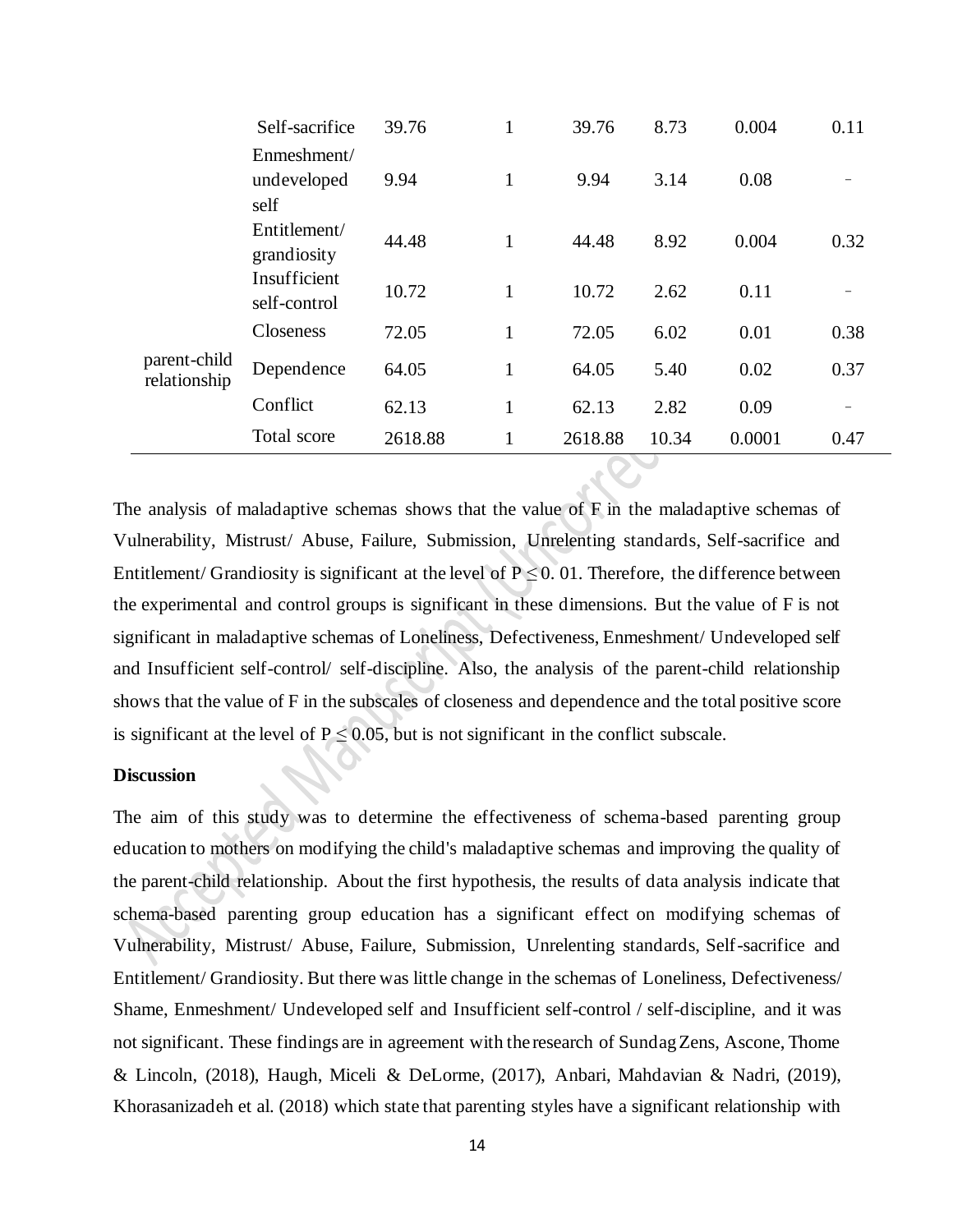formation of early maladaptive schemas; But no research was found that directly assessed children's schemas after parental education.

 In explaining these findings, it can be argued that parents are often unaware of the important role they play in shaping children's personality via their behavior and relationship with the children. They attribute the maladaptive behaviors of the children to themselves and do not pay attention to their own behaviors. This is where education can empower the parents with parenting skills. In the light of education, parents achieve a clear image of the child's world and, by recognizing his feelings and needs, find themselves closer to the child; In this way, in the shadow of creating a warm and intimate environment, the child experiences feeling of competency and love, and since the child's attitude is infinitely influenced by the parents' attitude, he also looks at himself in a new way. In general, researches show that parental education is an effective tool in changing and directing children's behavior (Abdollahi, 2018). In this study, the schema theory has been selected, in which the interaction of different factors is effective in child rearing. The goal of this approach is to create behaviors that meet the basic needs of the child and prevent the formation or stabilization of early maladaptive schemas. Therefore, considering the importance of childhood experiences, it is not unreasonable to expect that with the parents' awareness of efficient parenting methods and the using them, the child's perspective, which is the same as his schemas, will change.

 However, in explaining the schemas on which schema-based parenting education has not had a significant effect, it can be argued that the Loneliness is combination of Emotional Deprivation and Social isolation schemas. Regarding that Emotional Deprivation schema is one of the deepest and most basic schemas, formed in the early childhood, in this short period of training does not have enough time to improve and requires more time and effort of parents to adjust. The Social Isolation schema also needed the presence and interaction of the child in society, to be moderated. It was practically not possible due to the epidemic of coronavirus. Also the schema of Defectiveness/ Shame According to the perfectionism attitude of parents in Iran, which subconsciously use conditional literature to induce a sense of worth and love, and make the child's sense of worth conditioned on his result, success and achievements, It takes a long time for parents to consciously manage healthy communication, and of course it would be very difficult for parents to get rid of perfectionism without professional treatment. About the schema of Enmeshment/ Undeveloped self, due to the existing cultural background in the collectivist society of Iran, it is very common that parents often do not provide the conditions for creating and maintaining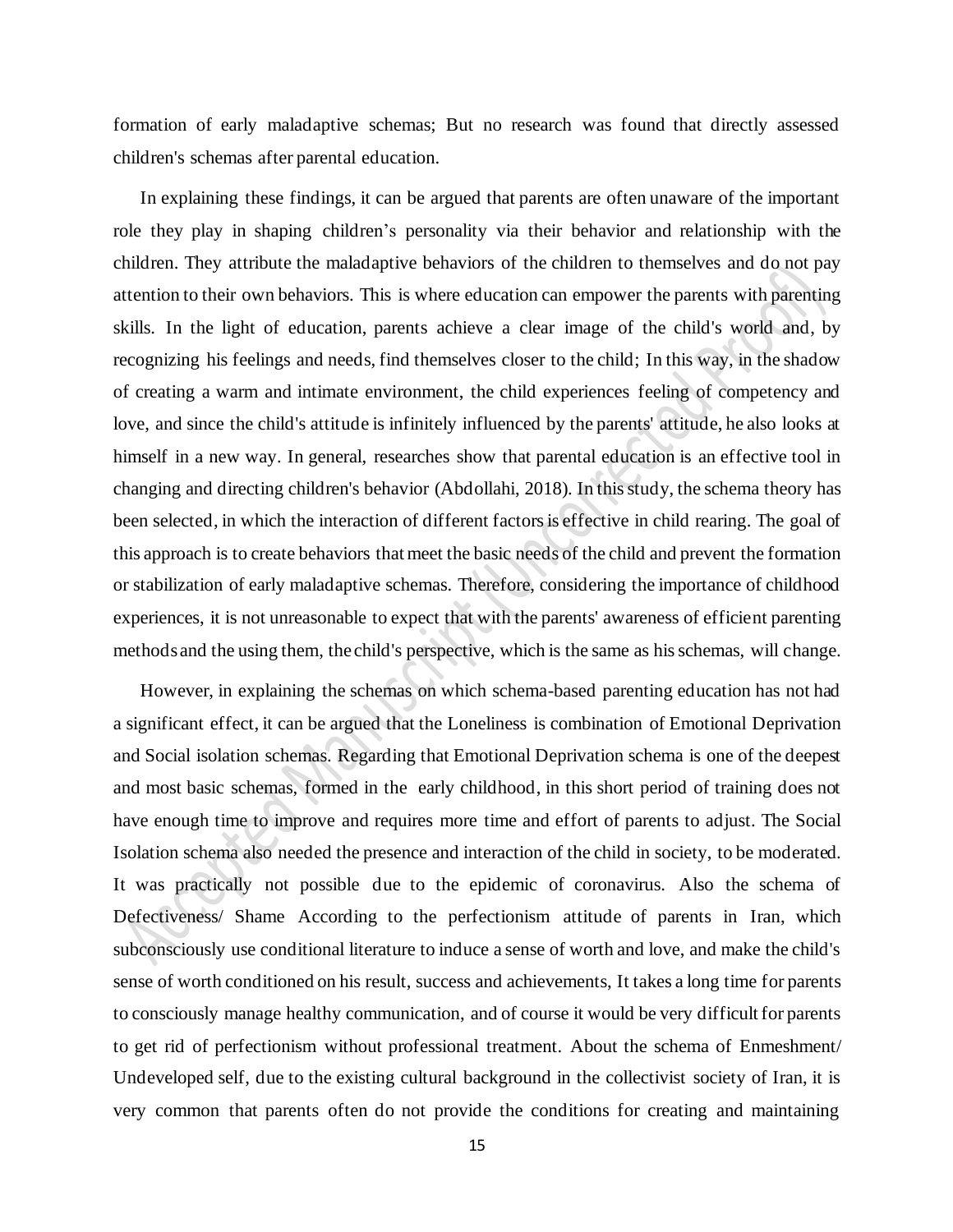individuality for the child; Therefore, in order to modify this schema, extensive cultural work is needed to create favorable conditions for the development of an independent identity in the child. Also Insufficient self-control schema, regarding the parenting style of parents in recent years and their thinking that because they have experienced a difficult life themselves, now they want their child to have a comfortable life, an organized plan is required for parents to use in the long and continuously term in the process of life, to achieve the desired results, which create a sense of responsibility, self-control and commitment in their children.

 Also, about the second hypothesis, the results of data analysis indicate that schema-based parenting education has led to a significant increase in closeness and total positive relationship and a significant decrease in dependency in parent-child relationship, but has not had a significant effect on conflict.

 These findings are in agreement with the research of Baladi et al. (2018), Lee et al. (2013), Nili Ahmadabadi et al. (2019), Khayyamfar, Madani, Hejazi & Pourtaheri (2019), Taheri et al. (2018), who state Teaching parenting programs improves the parent-child relationship. Research shows that healthy family relationship has a significant impact on a child's mental and social health. Given the importance of the role of parents in creating these relationships, education can strengthen their communication skills. In the present study, the subscales of closeness and dependence were addressed in the form of the need for Secure Attachment and Autonomy. Therefore, it can be expected that with sufficient satisfaction of these needs, this part of the parentchild relationship will be positively affected. Therefore, considering the effectiveness of parenting education on the subscales of closeness and dependence, it can be expected that this educational program has also had a positive effect on the subscale of the total positive relationship. However, in explaining that parenting education did not have a significant effect on the conflict subscale, we can point to the importance of parental personality traits. A number of evaluations show that in conflicting families, one or both parents show signs of Histrionic, Paranoid, Obsessive or Narcissistic Personality Disorder, which makes them stubborn in relationships (Satourian, Tahmasian & Ahmadi, 2016). Considering that in the present study, the personality of the parents was not evaluated and no therapeutic intervention was performed in the process of the work, it can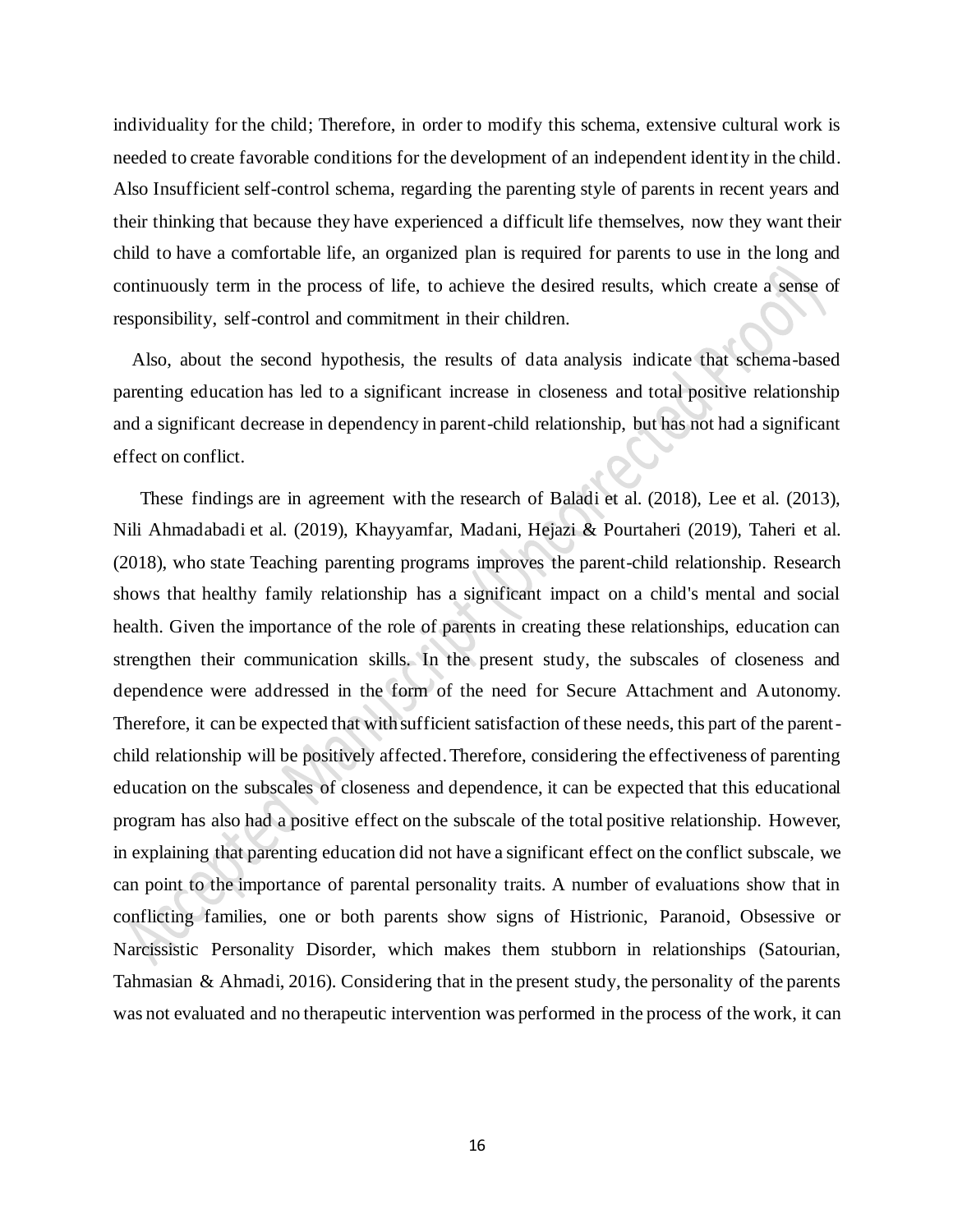be said that maybe the underlying problems of the parents' personality have prevented the resolution of the conflict effectively.

 Therefore, according to the findings of the present study, it can be concluded that schema-based parenting education is effective on modifying some maladaptive schemas of children and improving the quality of the parent-child relationship. Therefore we can take step by educating parents, especially from the early years of parenting to prevent the formation of early maladaptive schemas in children and the problems caused by dysfunctional parent-child relationships.

 Among the limitations of this research, we can mention the lack of sufficient time to perform the follow-up, run the training course virtually, and perform available sampling. At the end, it is suggested to conduct research on parents of adolescent group to investigate the effects of this educational program on different ages, follow up, examine the personality of mothers at the beginning of the research to diagnose personality disorder, and conduct training sessions for both mothers and fathers.

### **Conclusion**

Promoting family mental health plays a critical role in community psychological care. Today, due to the reduction of costs, energy and suffering of human beings, the prevention approach is considered more than the treatment approach and the importance of promoting health and healthy lifestyle as well as creating a supportive environment for children's mental health is emphasized. Because the family as a child rearing unit, internalizes the feeling of belonging and love in the child and provides the opportunity for healthy emotional and social development by accepting him and responding to his basic emotional needs and creating a quality and healthy interaction. In this regard, according to the findings of this research, it can be concluded that schema-based parenting education is effective in modifying some of the maladaptive schemas of children and improving the quality of parent-child relationship. Therefore early parenting can prevent the formation of early maladaptive schemas in children and the problems caused by dysfunctional parent-child relationships.

### **Ethical considerations**

The participation of mothers in this research was voluntary and they could leave the research at any stage. The names of the people were not mentioned in the questionnaires and information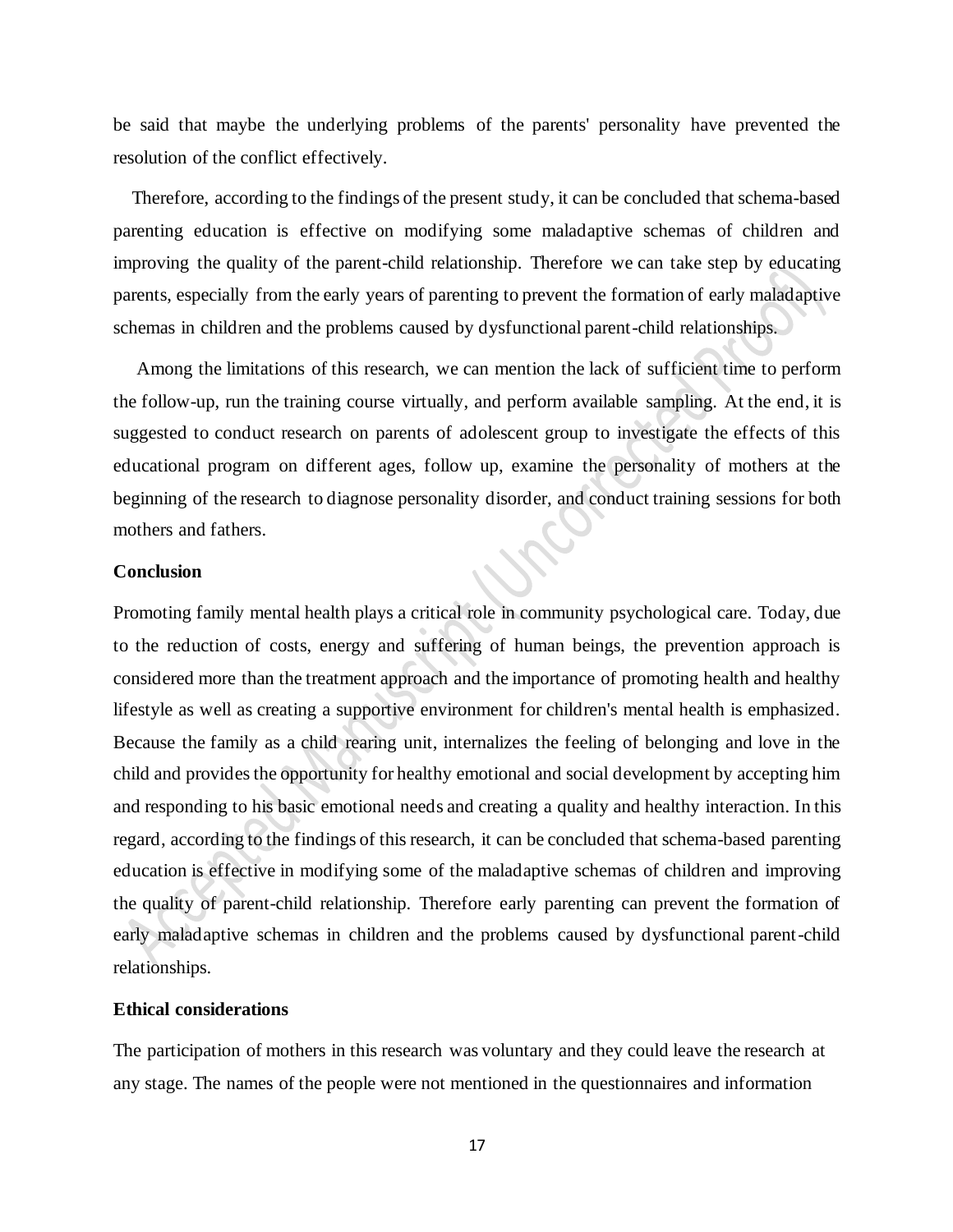from participating families was kept confidential. Participants filled Informed Consent Form of participation. This training course was also provided for the control group after the post-test, so that they could also benefit from this research.

### **Funding**

This research has not received any financial support from public or private organizations.

### **Conflict of interest**

According to the corresponding author, there was no conflict of interest.

### **Gratitude**

We would like to thank all the participants in this study for their sincere cooperation.

### **Resources**

Abdollahi, E. (2018). *The effect of parenting skills training on emotional-behavioral problems and parent-child relationship of preschool children.* Master Thesis of Islamic Azad University, Science and Research Branch of Shahroud.

Amirsardari, L., & Esmali, K. A. (2014). Predicting Early Maladaptive Schemas by Young Parenting Styles. *International Journal of Psychology*, 8(1), 23-42.

Anbari, K., Mahdavian, A., & Naderi, S. (2014). Predictive factors of mother-child communication patterns in the mothers referred to Khorramabad Shahid Madani hospital in 2012, *Journal of Kurdistan Medical Sciences*, 50 (51), 13-22.

Arefnia, S., Sarandi, P., & Yousefi, R. (2012). Comparison of Early maladaptive schemas in high school students with school anxiety and normal students, *Journal of School Psychology*, 1 (4), 74-89.

Aslani, K., Varasteh, M., & Amanullahi, A. (2016). The effectiveness of positive parenting program training on the quality of parent-child interaction, *Quarterly Journal of Counseling and Psychotherapy Culture*, 7 (28), 183-2011.

Bach, B., Lockwood, G., & Young, J. E. (2018). A new look at the schema therapy model: organization and role of early maladaptive schemas. *Cognitive behaviour therapy*, *47*(4), 328-349.

Baladi, R., Johnson, R., & Law, G. U. (2018). Strengthening child-parent relationships. *Community Practitioner*, *91*(9), 45-7.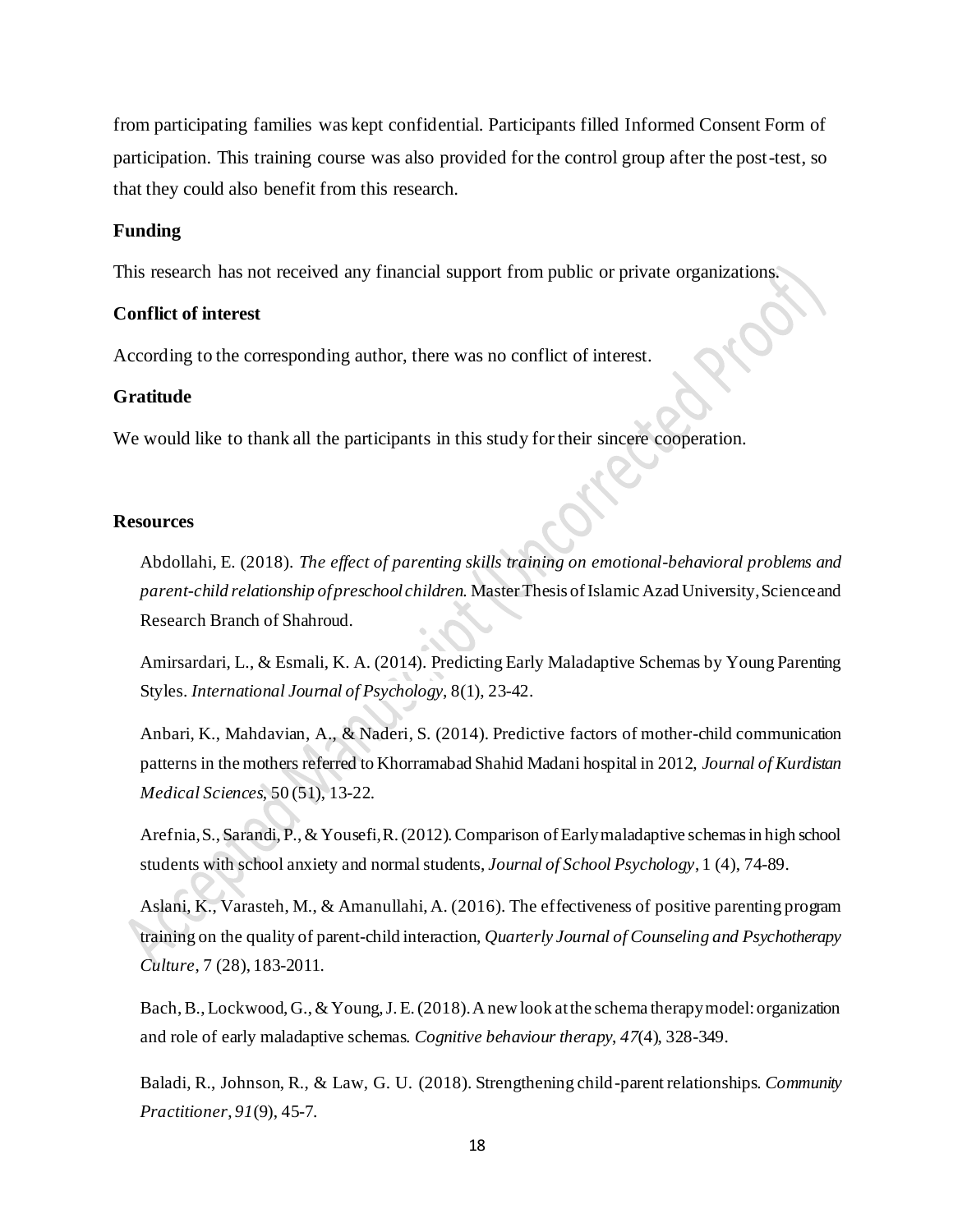Cozby, P. C., Bates, S., Krageloh, C., Lacherez, P., & Van Rooy, D. (1977). *Methods in behavioral research*. Houston, TX: Mayfield publishing company.

Dalaei, M., Ashouri, A., & Habibi, M. (2015). The relationship between solidarity and flexibility of the family and the styles of parenting to stress of mothers in Child Breeding district 1 of Tehran. *Iranian Journal of Psychiatry and Clinical Psychology*.

Darling, N., & Steinberg, L. (2017). Parenting style as context: An integrative model. In *Interpersonal development* (pp. 161-170). Routledge.

Davids, R. S., Roman, N. V., & Schenck, C. J. (2018). Interventions on parenting styles of hearing parents parenting children with a hearing loss: a scoping review. *Deafness & Education International*, *20*(1), 41-58.

Ghamkharfard, Z., Amrollahi Nia, M., & AzadFallah, P. (2012). Examining the predictors of childhood anxiety based on early maladaptive schemas of children and parenting styles of mothers. *International Journal of Behavioral Sciences*, 6(3), 253-262.

Haugh, J. A., Miceli, M., & DeLorme, J. (2017). Maladaptive parenting, temperament, early maladaptive schemas, and depression: a moderated mediation analysis. *Journal of Psychopathology and Behavioral Assessment*, *39*(1), 103-116.

Hutchings, J., Owen, D., & Williams, M. (2018). Web-based parenting support: Development of the COPING confident parenting programme. *Education Sciences*, *8*(2), 59.

Inanloo Ganji, S., Monirpoor, N., & Zargham Hajebi, M. (2018). A Model of Marital Adjustment based on Parenting Styles by Mediating the Role of Coping and Disconnection/Rejection Schema. *Middle Eastern Journal of Disability Studies*, *8*, 67-67.

Khayamfar, F., Madani, Y., Hejazi, E., & Poortaheri, K. (2019). The Effectiveness of Parenting Training Program Based on Choice Theory on Mother-Son Relationship Quality, *Journal of Applied Psychological Research*, *10*(3), 67-83.

Khodam Hosseini, S. (2017). *The effectiveness of the Young Schema-based educational program on parent-child relationship and self-discovery of parents with 3-6 year old children.* Master Thesis of Allameh Tabatabai University.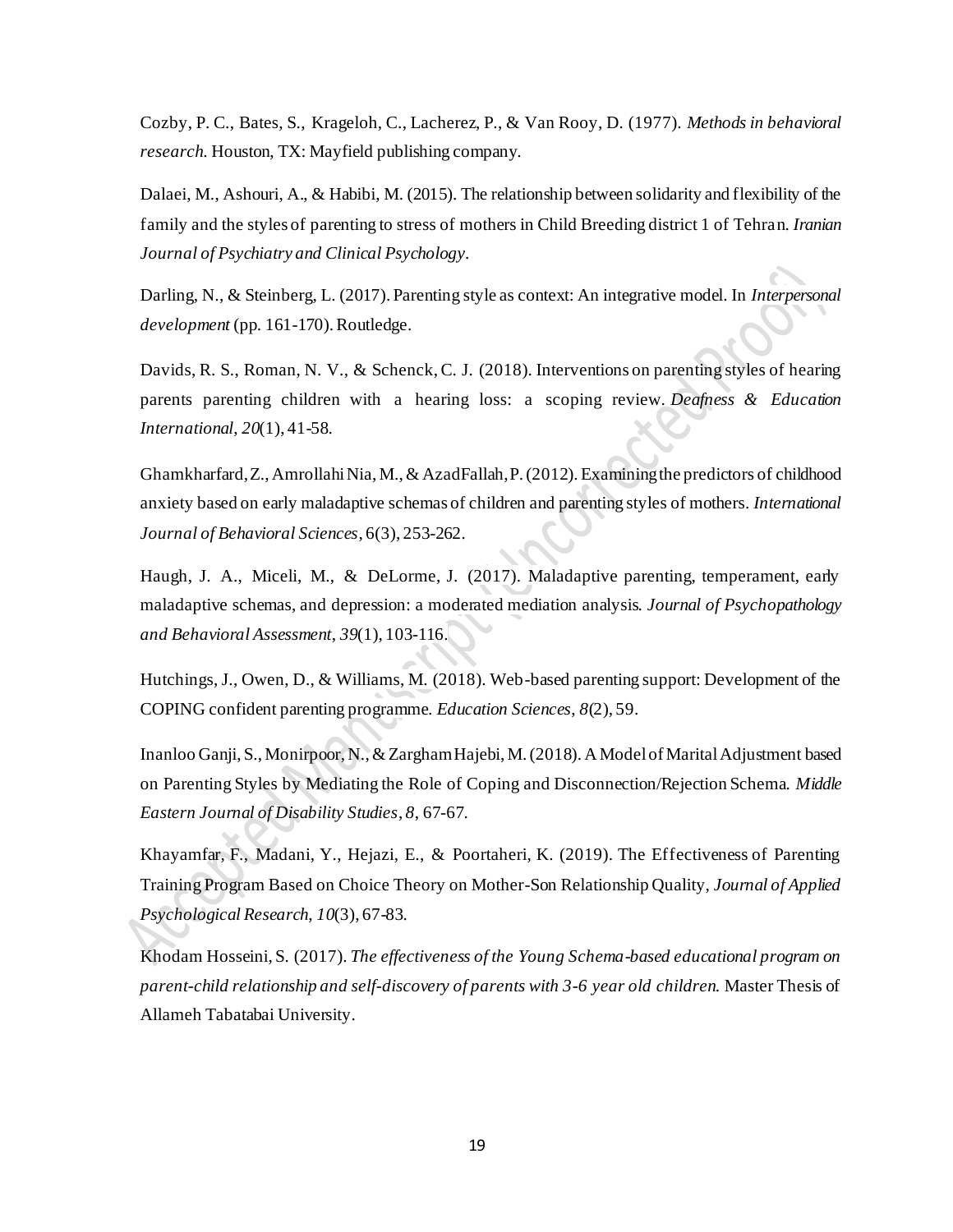Khorasani, Z. A., Ranjbari, P. T., Poursharifi, H., Bagheri, F., & Pouyamanesh, J. (2018). . (2019). Prediction early maladaptive schemas based on parent child relationship patterns and attachment styles, *Quarterly Journal of Thought and Behavior in Clinical Psychology*, 13 (50), 17-26.

Khorasgani, D. M., & Yousefi, Z. (2016). The effectiveness of group education on parenting style modification based on the correction of maladaptive schemas to mothers on improving the behavioral problems of preschool children, *Journal of Knowledge and Research in Applied Psychology*, (18) 70, 62- 71.

Li, H. C. W., Chan, S. S., Mak, Y. W., & Lam, T. H. (2013). Effectiveness of a parental training programme in enhancing the parent–child relationship and reducing harsh parenting practices and parental stress in preparing children for their transition to primary school: a randomised controlled trial. *BMC public health*, *13*(1), 1079.

Louis, P. J., Louis. K. M. (2015). Good Enough Parenting: An In-Depth Perspective on Meeting Core Emotional Needs and Avoiding Exasperation. New York City: Morgan James Publishing.

Mofrad, F. (2011). *Investigating the relationship between mother-child relationship with functional emotional development and functional language development in preschool children in District 7 of Mashhad*. Master Thesis of Ferdowsi University of Mashhad.

Montazeri, M., KavehFarsani, Z., Mehrabi, H., & Shakiba, A. (2013). Relationship between early maladaptive schemas and depression in guidance school students in Falavarjan, *Journal of Mazandaran University of Medical Sciences*, 23 (98), 179-188.

Moradi M, Faghihi A. (2017). The relation of parental connection and early maladaptive schemas. *Women & Family Islamic Research Journal,* 5(8), 23-43.

Nauman, C. (2019). Adolescent Academic Resilience: Teacher-Child Interactions as a Buffer for Negative Mother-Child Relationships in Early Childhood.

Nili Ahadabadi, Z., Bagheri, F., & Salimi Bajestani, H. (2019). Effectiveness of instructional plan of childrearing with emphasis on choice theory on improvement of parent-child relationship and life-satisfaction of mothers. *Counseling Culture and Psycotherapy*, *10*(39), 99-122.

Rijkeboer, M. M., & de Boo, G. M. (2010). Early maladaptive schemas in children: Development and validation of the schema inventory for children. Journal of Behavior Therapy and Experimental Psychiatry, 41(2), 102-109.